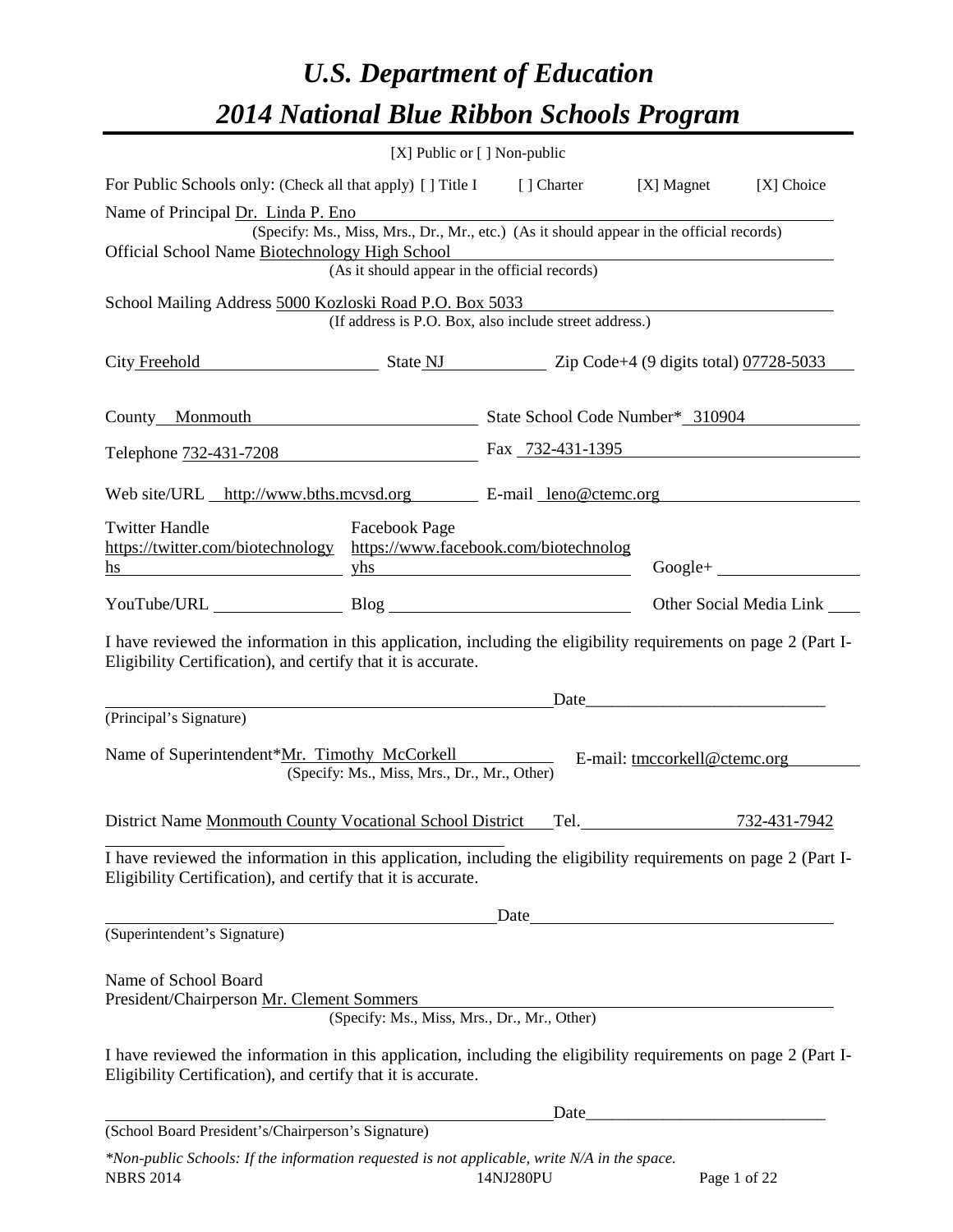#### **Include this page in the school's application as page 2.**

The signatures on the first page of this application (cover page) certify that each of the statements below concerning the school's eligibility and compliance with U.S. Department of Education, Office for Civil Rights (OCR) requirements is true and correct.

- 1. The school configuration includes one or more of grades K-12. (Schools on the same campus with one principal, even a K-12 school, must apply as an entire school.)
- 2. The school has made its Annual Measurable Objectives (AMOs) or Adequate Yearly Progress (AYP) each year for the past two years and has not been identified by the state as "persistently dangerous" within the last two years.
- 3. To meet final eligibility, a public school must meet the state's AMOs or AYP requirements in the 2013-2014 school year and be certified by the state representative. Any status appeals must be resolved at least two weeks before the awards ceremony for the school to receive the award.
- 4. If the school includes grades 7 or higher, the school must have foreign language as a part of its curriculum.
- 5. The school has been in existence for five full years, that is, from at least September 2008 and each tested grade must have been part of the school for the past three years.
- 6. The nominated school has not received the National Blue Ribbon Schools award in the past five years: 2009, 2010, 2011, 2012, or 2013.
- 7. The nominated school has no history of testing irregularities, nor have charges of irregularities been brought against the school at the time of nomination. The U.S. Department of Education reserves the right to disqualify a school's application and/or rescind a school's award if irregularities are later discovered and proven by the state.
- 8. The nominated school or district is not refusing Office of Civil Rights (OCR) access to information necessary to investigate a civil rights complaint or to conduct a district-wide compliance review.
- 9. The OCR has not issued a violation letter of findings to the school district concluding that the nominated school or the district as a whole has violated one or more of the civil rights statutes. A violation letter of findings will not be considered outstanding if OCR has accepted a corrective action plan from the district to remedy the violation.
- 10. The U.S. Department of Justice does not have a pending suit alleging that the nominated school or the school district as a whole has violated one or more of the civil rights statutes or the Constitution's equal protection clause.
- 11. There are no findings of violations of the Individuals with Disabilities Education Act in a U.S. Department of Education monitoring report that apply to the school or school district in question; or if there are such findings, the state or district has corrected, or agreed to correct, the findings.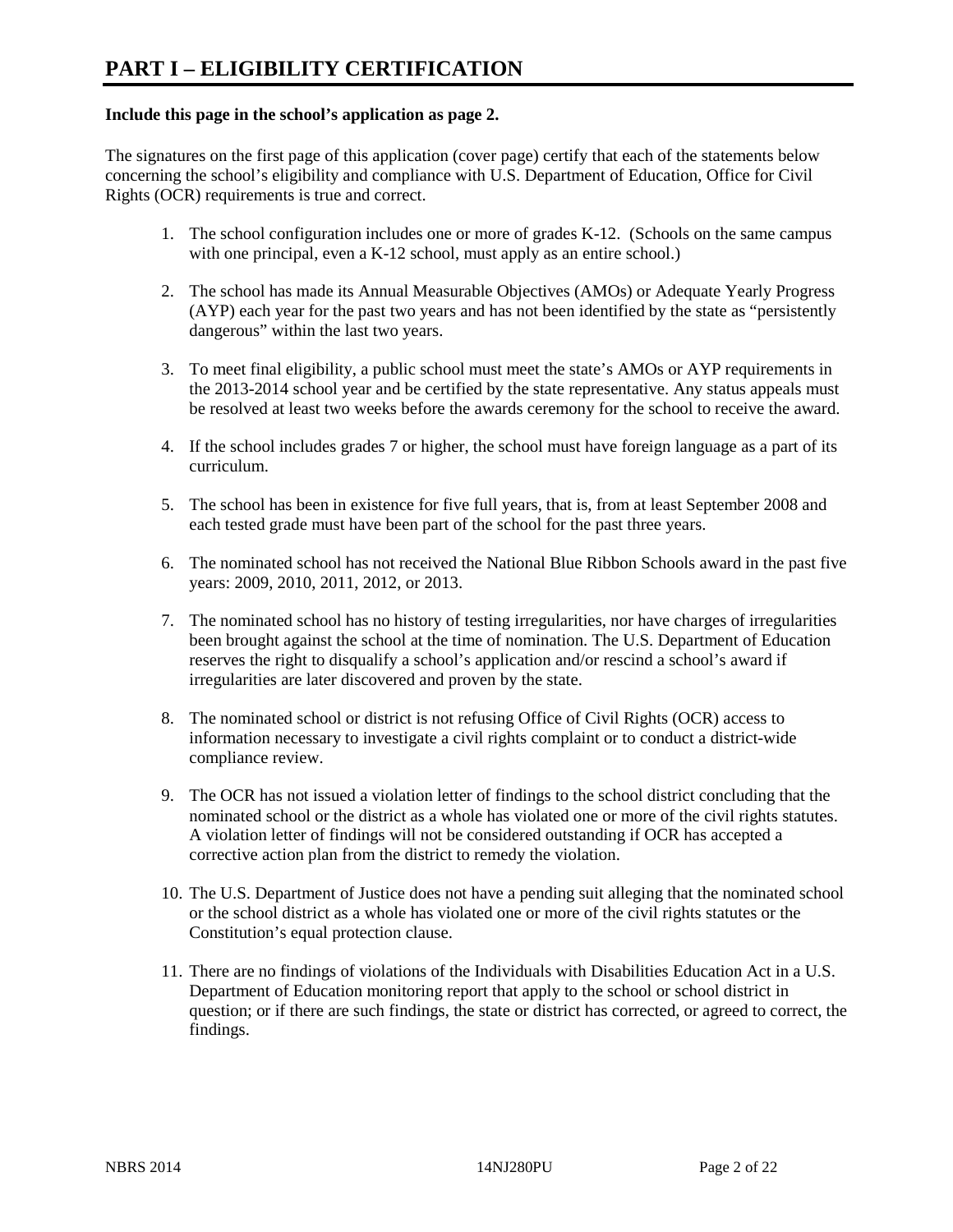## **PART II - DEMOGRAPHIC DATA**

#### **All data are the most recent year available.**

**DISTRICT** (Question 1 is not applicable to non-public schools)

| -1. | Number of schools in the district<br>(per district designation): | $\underline{0}$ Elementary schools (includes K-8)<br>0 Middle/Junior high schools |
|-----|------------------------------------------------------------------|-----------------------------------------------------------------------------------|
|     |                                                                  | 5 High schools                                                                    |
|     |                                                                  | $0 K-12$ schools                                                                  |

5 TOTAL

**SCHOOL** (To be completed by all schools)

- 2. Category that best describes the area where the school is located:
	- [] Urban or large central city
	- [ ] Suburban with characteristics typical of an urban area
	- [X] Suburban
	- [ ] Small city or town in a rural area
	- [ ] Rural
- 3. 9 Number of years the principal has been in her/his position at this school.
- 4. Number of students as of October 1 enrolled at each grade level or its equivalent in applying school:

| Grade                           | # of         | # of Females | <b>Grade Total</b> |
|---------------------------------|--------------|--------------|--------------------|
|                                 | <b>Males</b> |              |                    |
| <b>PreK</b>                     | 0            | 0            | $\Omega$           |
| K                               | 0            | 0            | 0                  |
| $\mathbf{1}$                    | 0            | 0            | 0                  |
| $\boldsymbol{2}$                | 0            | 0            | 0                  |
| 3                               | 0            | 0            | 0                  |
| 4                               | 0            | 0            | 0                  |
| 5                               | 0            | 0            | 0                  |
| 6                               | 0            | 0            | 0                  |
| 7                               | 0            | 0            | 0                  |
| 8                               | 0            | 0            | 0                  |
| 9                               | 35           | 49           | 84                 |
| 10                              | 26           | 54           | 80                 |
| 11                              | 39           | 39           | 78                 |
| 12                              | 34           | 38           | 72                 |
| <b>Total</b><br><b>Students</b> | 134          | 180          | 314                |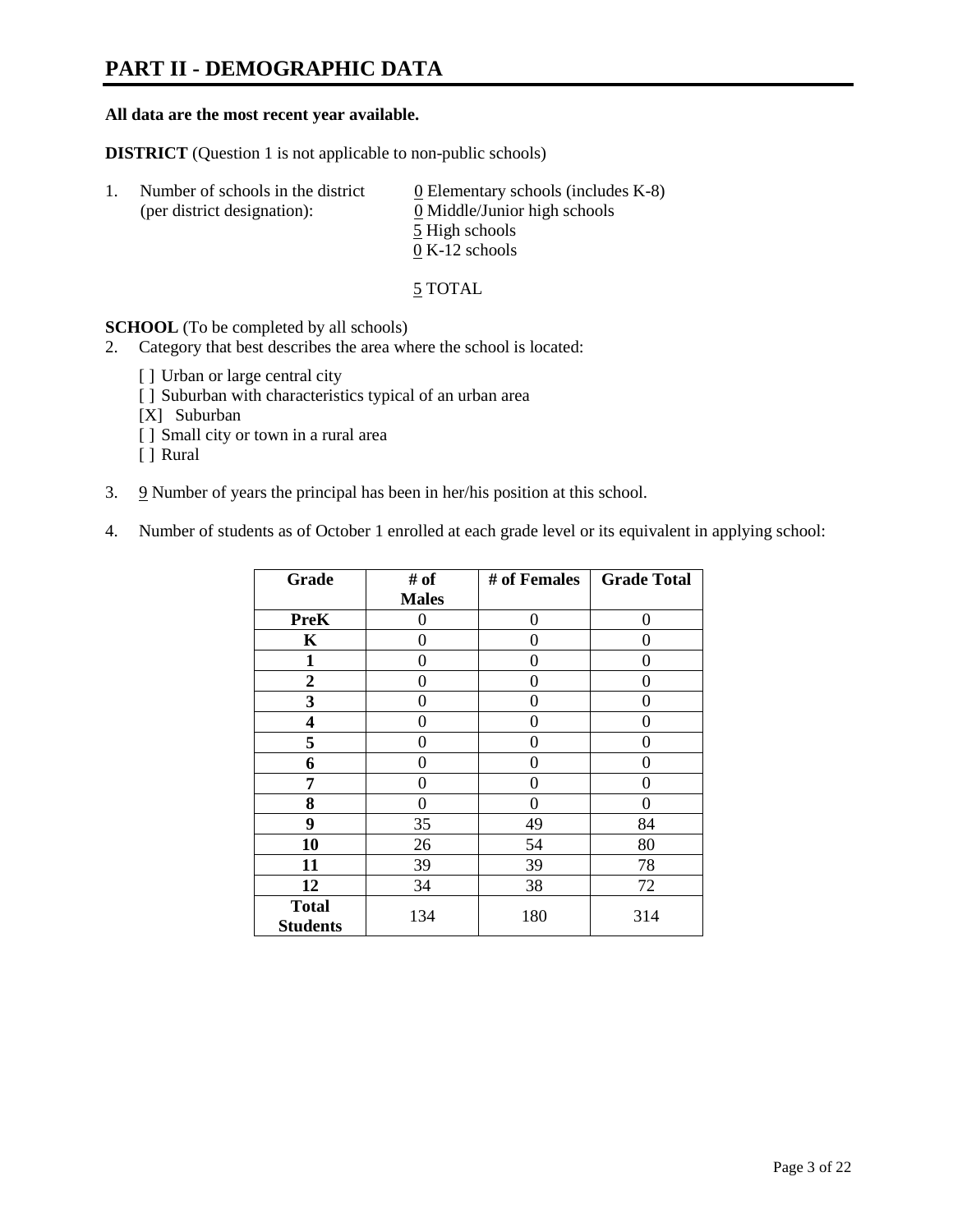the school: 33 % Asian

5. Racial/ethnic composition of  $\qquad \qquad \underline{0}$  % American Indian or Alaska Native 2 % Black or African American 3 % Hispanic or Latino 1 % Native Hawaiian or Other Pacific Islander 59 % White 2 % Two or more races **100 % Total** 

(Only these seven standard categories should be used to report the racial/ethnic composition of your school. The Final Guidance on Maintaining, Collecting, and Reporting Racial and Ethnic Data to the U.S. Department of Education published in the October 19, 2007 *Federal Register* provides definitions for each of the seven categories.)

6. Student turnover, or mobility rate, during the  $2012 - 2013$  year:  $1\%$ 

This rate should be calculated using the grid below. The answer to (6) is the mobility rate.

| <b>Steps For Determining Mobility Rate</b>         | <b>Answer</b>               |
|----------------------------------------------------|-----------------------------|
| (1) Number of students who transferred to          |                             |
| the school after October 1, 2012 until the         |                             |
| end of the school year                             |                             |
| (2) Number of students who transferred             |                             |
| <i>from</i> the school after October 1, 2012 until | $\mathcal{D}_{\mathcal{L}}$ |
| the end of the 2012-2013 school year               |                             |
| (3) Total of all transferred students [sum of      | $\mathcal{D}_{\mathcal{L}}$ |
| rows $(1)$ and $(2)$ ]                             |                             |
| (4) Total number of students in the school as      | 313                         |
| of October 1                                       |                             |
| $(5)$ Total transferred students in row $(3)$      |                             |
| divided by total students in row (4)               | 0.006                       |
| $(6)$ Amount in row $(5)$ multiplied by 100        |                             |

7. English Language Learners (ELL) in the school:  $0\%$ 

Number of non-English languages represented:  $0$ Specify non-English languages:

0 Total number ELL

8. Students eligible for free/reduced-priced meals: 3 %

Total number students who qualify:  $\frac{8}{8}$ 

If this method is not an accurate estimate of the percentage of students from low-income families, or the school does not participate in the free and reduced-priced school meals program, supply an accurate estimate and explain how the school calculated this estimate.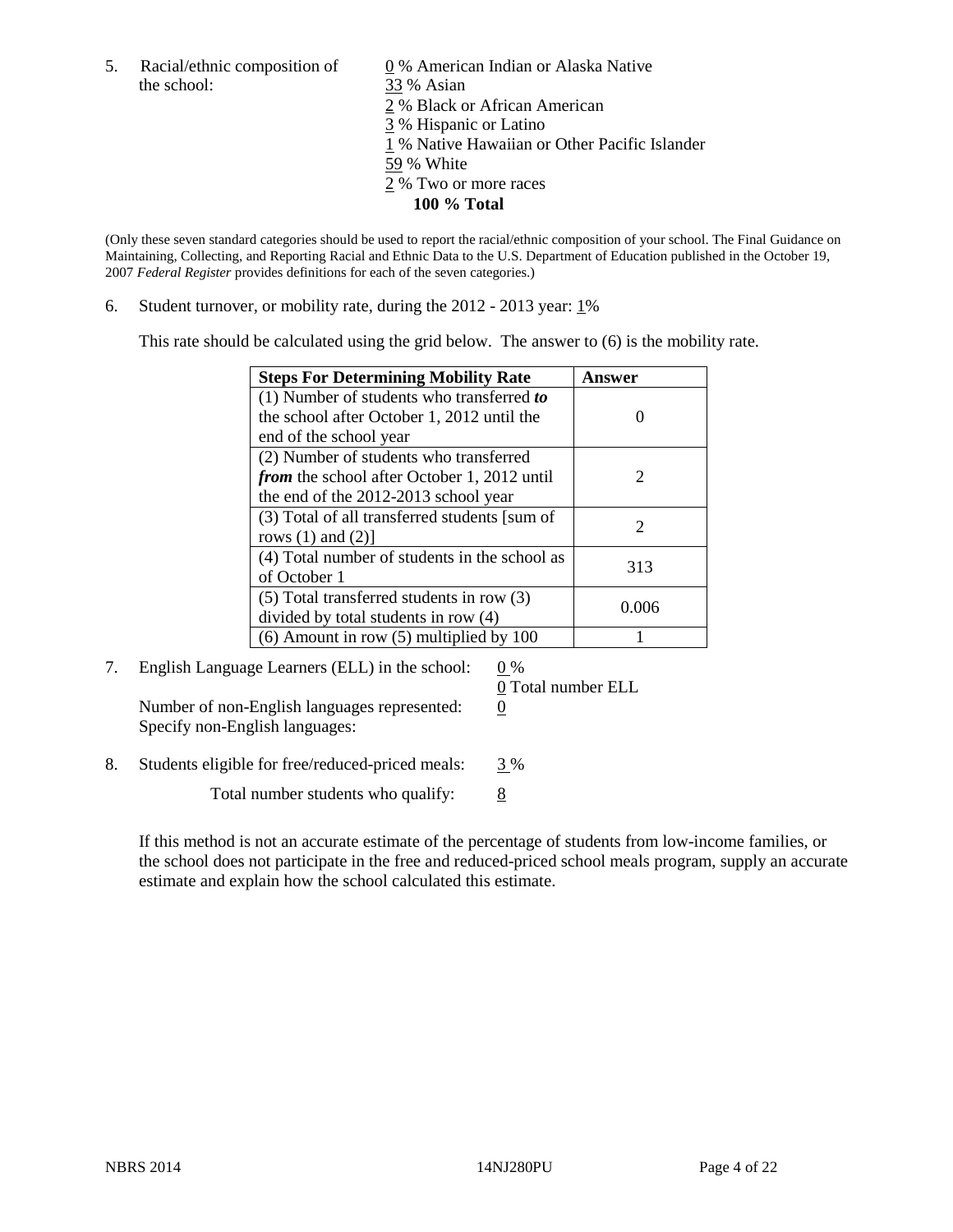0 Total number of students served

Indicate below the number of students with disabilities according to conditions designated in the Individuals with Disabilities Education Act. Do not add additional categories.

| 0 Autism                | $\underline{0}$ Orthopedic Impairment   |
|-------------------------|-----------------------------------------|
| 0 Deafness              | 0 Other Health Impaired                 |
| 0 Deaf-Blindness        | 0 Specific Learning Disability          |
| 0 Emotional Disturbance | 0 Speech or Language Impairment         |
| 1 Hearing Impairment    | 0 Traumatic Brain Injury                |
| 0 Mental Retardation    | 0 Visual Impairment Including Blindness |
| 0 Multiple Disabilities | 0 Developmentally Delayed               |
|                         |                                         |

10. Use Full-Time Equivalents (FTEs), rounded to nearest whole numeral, to indicate the number of personnel in each of the categories below:

|                                       | <b>Number of Staff</b> |
|---------------------------------------|------------------------|
| Administrators                        |                        |
| Classroom teachers                    | 24                     |
| Resource teachers/specialists         |                        |
| e.g., reading, math, science, special |                        |
| education, enrichment, technology,    |                        |
| art, music, physical education, etc.  |                        |
| Paraprofessionals                     |                        |
| Student support personnel             |                        |
| e.g., guidance counselors, behavior   |                        |
| interventionists, mental/physical     |                        |
| health service providers,             |                        |
| psychologists, family engagement      |                        |
| liaisons, career/college attainment   |                        |
| coaches, etc.                         |                        |
|                                       |                        |

11. Average student-classroom teacher ratio, that is, the number of students in the school divided by the FTE of classroom teachers, e.g.,  $22:1$  13:1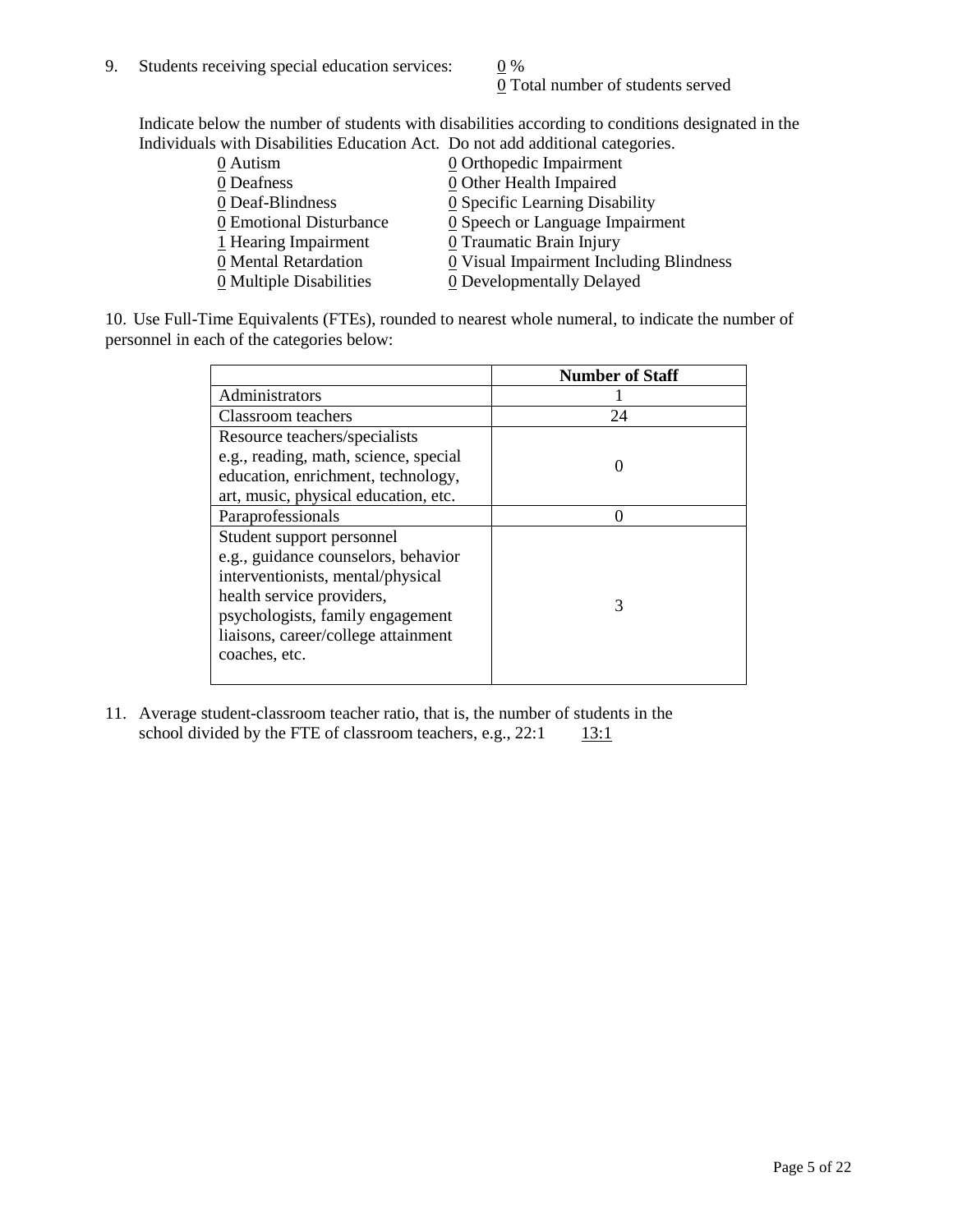12. Show daily student attendance rates. Only high schools need to supply yearly graduation rates.

| <b>Required Information</b> | 2012-2013 | 2011-2012 | 2010-2011 | 2009-2010 | 2008-2009 |
|-----------------------------|-----------|-----------|-----------|-----------|-----------|
| Daily student attendance    | 98%       | 98%       | 98%       | 98%       | 98%       |
| High school graduation rate | 00%       | $00\%$    | $00\%$    | .00%      | 100%      |

#### 13. **For schools ending in grade 12 (high schools)**

Show percentages to indicate the post-secondary status of students who graduated in Spring 2013

| <b>Post-Secondary Status</b>                  |      |
|-----------------------------------------------|------|
| Graduating class size                         |      |
| Enrolled in a 4-year college or university    | 100% |
| Enrolled in a community college               | 0%   |
| Enrolled in career/technical training program | 0%   |
| Found employment                              | 0%   |
| Joined the military or other public service   | 0%   |
| )ther                                         | 0%   |

14. Indicate whether your school has previously received a National Blue Ribbon Schools award.  $Yes$  No  $X$ 

If yes, select the year in which your school received the award.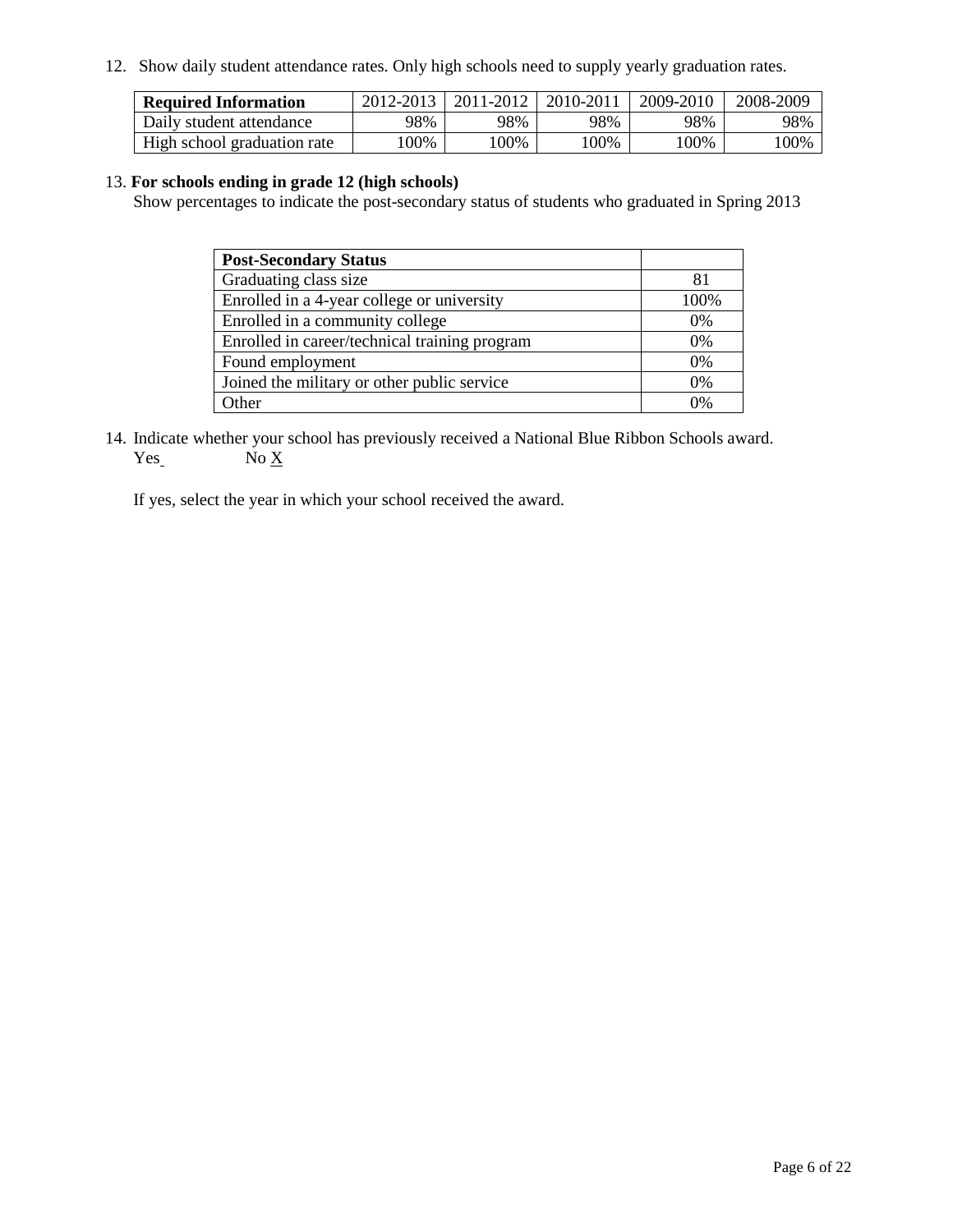## **PART III – SUMMARY**

"Biotechnology High School, an International Baccalaureate (IB) World School, integrates life science, technology, and engineering into a rigorous curriculum that inspires students toward open-minded participation in the global community and prepares them for higher education and leadership in an increasingly demanding workplace, through scholarly research, original investigations, and interactive partnerships." The school's original mission statement, created in 2005, underwent its most recent revision this fall. This revision emanated from a student team called the Culture of Excellence Committee. The changes were endorsed by stakeholder groups including students, parents, faculty and advisory board members and reflected an increasingly important role for technology and engineering in the curriculum.

Biotechnology High School (BTHS), 1 of the 5 Career Academies administrated by the Monmouth County Vocational School District, is a competitive admission, public high school that serves Monmouth County residents in grades 9-12. Students are selected on the basis of a portfolio score, comprised of 7th grade final grades, 8th grade first marking period grades, and an admission test. The first round in the selection process admits the highest scoring eligible applicant from each of the 52 sending districts. Subsequent offers of admission are based strictly on portfolio scores. Applicants must earn a score of 75 to be eligible.

BTHS features the rigorous International Baccalaureate Diploma Program (100% of students are International Baccalaureate (IB) Diploma Candidates) alongside a career themed curriculum. As IB Diploma Candidates, students are required to take seven IB courses, write a 4,000 word senior thesis, and complete 150 Creativity, Action, and Service hours. Thematic classes focus on the field of biotechnology and include electives in neurobiology, anatomy and physiology, developmental biology, biomedical engineering, and biobusiness. Graduates of BTHS have completed 160 credit hours of instruction, including a minimum of 45 credit hours in laboratory sciences and mandatory coursework in leadership and ethics. In addition, each senior completes a science-based senior internship.

Fifteen percent of faculty members hold doctoral degrees, and all faculty are either master's prepared or are engaged in a master's program. Two teachers earned their National Board Certification while at BTHS and one remains on staff. In 2013, US News and World Report ranked Biotechnology High School as the 8th best high school in the nation and the best high school in the state of New Jersey. Although the school has been in operation only 8 years, deep traditions already exist, many built around our commitment to shared leadership, with Advisor Groups serving as a good example. Every freshman has a sophomore buddy and these pairs are part of a larger program called Advisor Groups, which aims to build bonds across the grades, instill culture, and assist students with the transition to high school. Weekly meetings, led by students and supported by faculty, provide peer to peer instruction, leadership opportunities, role modeling and bonding time. Another example is a group of four recruitment events known as Information Sessions. Staffed by parents, faculty, and alumni, upperclassmen train younger students in guiding tours, serving on panels, and presenting aspects of the program. Other annual events such as Freshman Orientation, Senior High Ropes Trip, Junior Canoe Trip, Girls' Night Out, and Spirit Games, characterize the thoughtful planning behind this close knit community.

Some major accomplishments of the 2012-2013 school year include: 93% of the Class of 2013 earned their IB Diploma, Ranked as #1 in U.S. News & World Report's "Best High Schools in New Jersey", Ranked as #8 in U.S. News & World Report's "Best High Schools in America", Home to 2013 Monmouth County Teacher of the Year, 98% of freshmen achieved Advanced Proficient on the Biology End of Course Assessment, 40% of the graduating class are National Merit Commended Scholars (finalists to be announced March, 2014), Jersey Shore Science Fair – 38 Award Winners (6 first place), Delaware Valley Science Fair – 13 Award Winners (3 first place), American Museum of Natural History Young Naturalist Awards (2 semifinalists), and FFA – 9 National Award Winners (3 first place).

The district's superintendent, Mr. Tim McCorkell once said that the difference between a good school and a great school is what people are talking about when they think no one is listening. Biotechnology's arrival in the nation's top 10, in just 8 years, can be directly attributed to the caliber of conversation taking place among the school's stakeholders. At the same time, the school's faculty is acutely aware of the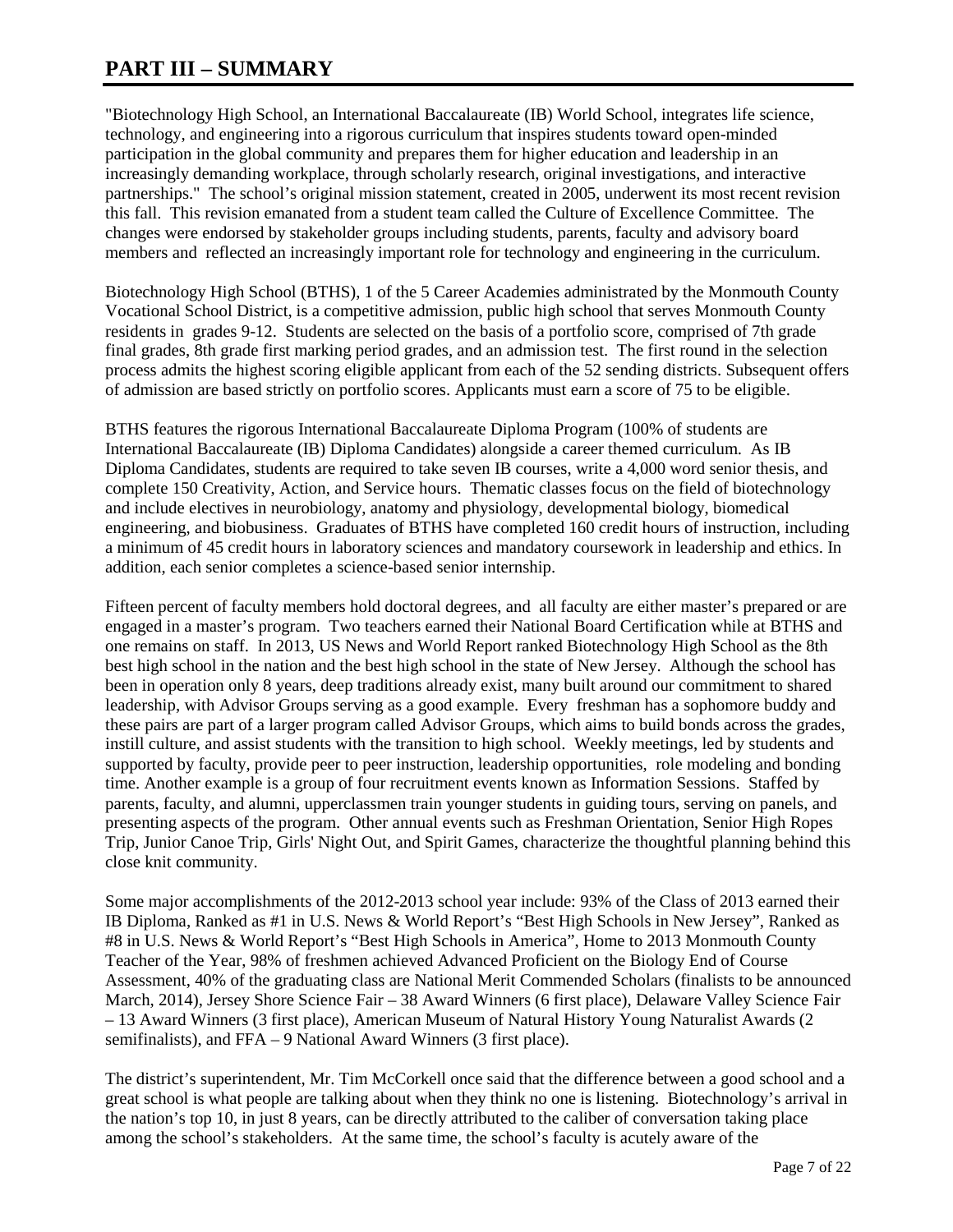responsibilities that come with success. All members of the team engage in professional activities to give back to the profession. Hosting other educational programs, presenting at conferences and workshops, attending professional gatherings, blogging, tweeting and increasingly, publishing, all serve as channels for sharing replicable best practices.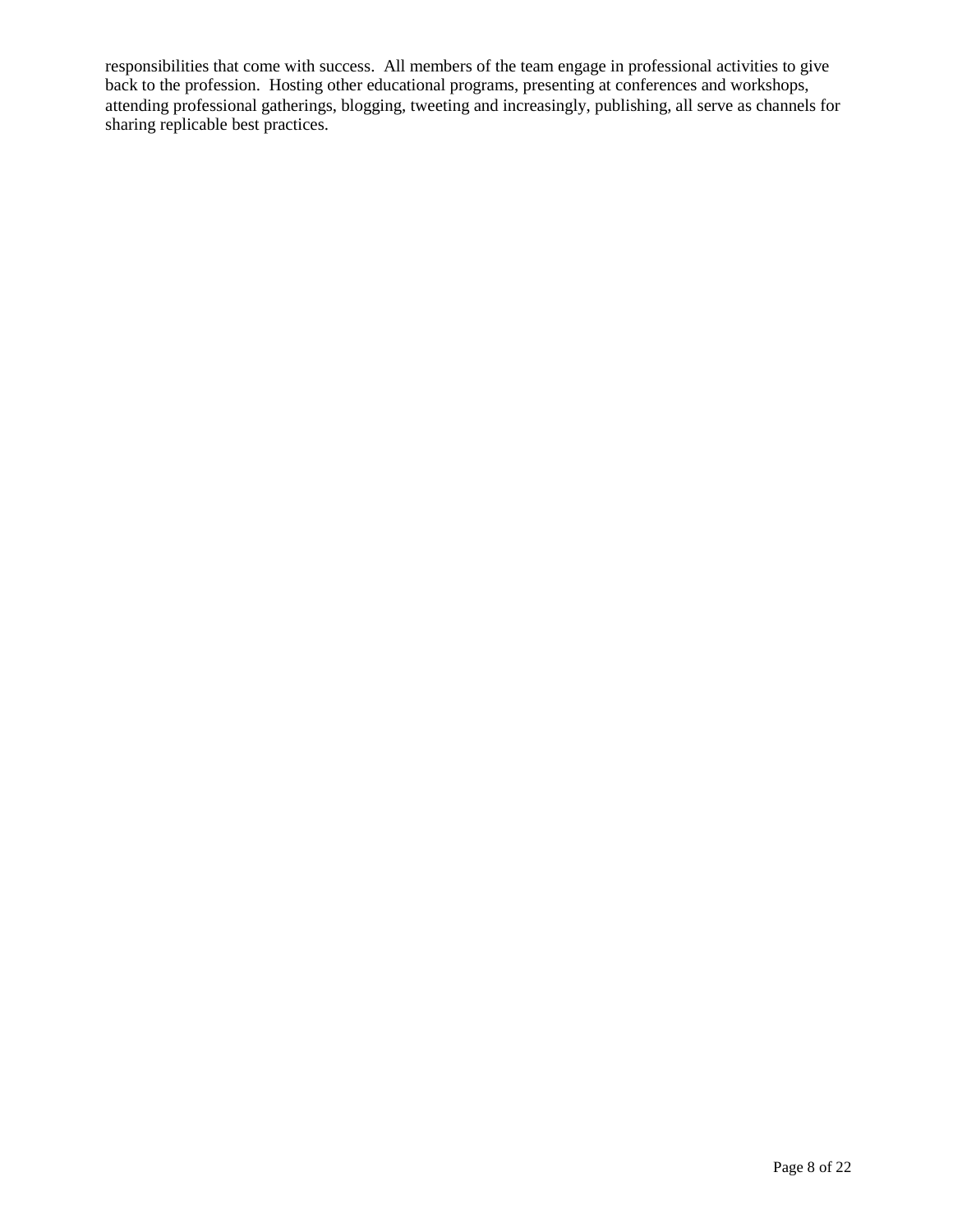#### **1. Assessment Results:**

A. The Biotechnology High School community expects our students to earn the highest level of achievement (Advanced Proficient) on all state administered assessments. The students at Biotechnology High School take two state administered assessments: the End of Course Biology Exam (EOC Biology,grade 9) and the High School Proficiency Assessment (HSPA, grade 11). Last year, 99% of BTHS students earned an Advanced Proficient Score on the 11th Grade HSPA Math Assessment and 97% of BTHS students earned an Advanced Proficient Score on the Language Arts Assessment; the remainder were Proficient on both tests. On the EOC Biology Assessment, 97% of students scored Advanced Proficient and the remainder were Proficient. Each year students score above the state and national average on standardized assessments, including the PSAT, SAT, and ACT. Most students' scores fall within the top 10th percentile. For struggling students, the school aims to have all students above 500 in each of the three PSAT/SAT categories.

Two years ago, the Monmouth County Vocational School District began moving towards common midterm and final exams across the five Career Academies for courses with a common curriculum. These exams are collaboratively designed by teachers from the five schools. Student data is compared and discussed. Board policy defines proficiency as a 77%, but for most students, faculty expect a performance level of 85% or above. When surveyed, the vast majority of students stated that they considered either an 85% or 92% (an A) to be a good measure of academic success, although a small portion of students considered either a 96% or a 77% to be the best measure of academic success.

B. Student data on State Administered Assessments has improved over the years for which we have data. In the 2008/09 and 2009/10 school years, 95% of students were Advanced Proficient. In the 2012/13 school year, 99% of students were Advanced Proficient. The baseline on Language Arts was lower, with 79% and 74% of students being Advanced Proficient in the 2008/9 and 2009/10 school years. In the 2012/13 school year, 97% of students were Advanced Proficient. The only statistically significant subgroup is the Asian Racial/Ethnic Group. The results from this subgroup began below the mean in Language Arts, but subsequently reached 100% Advanced Proficient in 2012/13 in both Math and Language Arts. The growth can be attributed to several factors. Faculty have been diligent in strengthening the vertical and horizontal alignment of skills and standards and ensuring that instruction is aligned with assessment. More systematic supports have been put in place for struggling students, including academic support at lunch time and after school, and a peer tutoring system that coordinates with teacher extra help. Additionally, as the reputation of the school has grown, the student pool has become more academically elite, contributing to the rise in scores.

Student data from International Baccalaureate (IB) coursework is normalized internationally and represents all BTHS graduates. BTHS composite data from the IB Programme demonstrates growth in student achievement in nearly all disciplines from Year 1 to Year 4 of the Programme. This is especially true for the Sciences and Mathematics. This growth can be attributed to the increased commitment to STEM (science, technology, engineering and mathematics) in the student population and increased understanding of IB learning objectives and assessments among the faculty. Growth is also observed in language courses, demonstrating the strength of that portion of our Programme despite having a population of students whose interests are more aligned with STEM fields. History scores started above the international mean and have remained there from Year 1 to year 4 of the Programme. By the 2012 examination session, BTHS scores were above, and occasionally substantially surpassed, world averages for nearly all subjects with the exception of Chemistry (BTHS Average = 4.05, World Average = 4.58) (The IB Diploma Programme Statistical Bulletin, May 2012). Chemistry has been an area of focus over the last two years and the school community is excited to see outcomes for the current examination session.

There is no achievement gap of 10 or more percentage points between the test scores of all students and the test scores of any subgroup. Nevertheless, BTHS has a commitment to helping every student perform at a high level. The Pupil Improvement Plan (PIP) is BTHS's formal process for reversing a negative trend in a student's performance. When a student is unable to maintain a grade of C, a PIP is put into place. This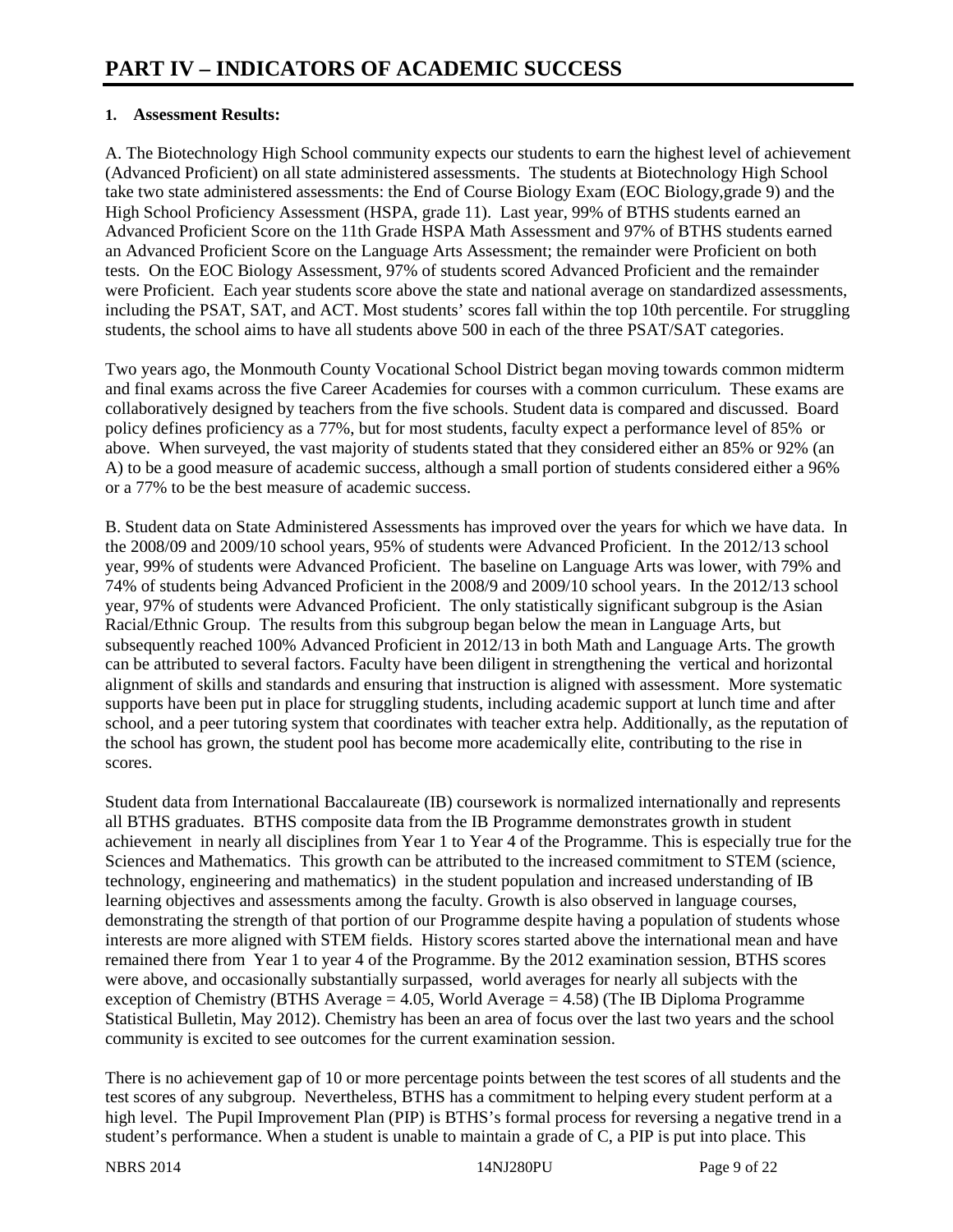immediately notifies the student, guidance, administration, and parents that there is a concern regarding the student's learning. Peer tutoring, mandatory extra help, preferential seating, increased communication with parents, attendance at academic support, more frequent meetings with guidance, or other corrective measures are put in place until the negative trend is reversed.

#### **2. Using Assessment Results:**

Assessment data is organized and maintained, starting from the time students are admitted. The initial data set consists of home town, ethnicity, languages spoken at home, free & reduced lunch status, admission test scores and placement test scores. PSAT and Biology End of Course exam scores are added during the 9th grade year. During the 10th and 11th grade years, new PSAT scores are added. During 12th grade, HSPA scores from 11th grade are added. Teachers, counselors, and the principal are able to refer to this data when setting targets for student growth objectives and gauging student progress.

In September of 2013, for the first time in school history, new students were admitted into the 10th grade. One of these students scored a 143 on the October PSAT Critical Reading section, which is one of the lowest scores ever attained by a BTHS 10th grader. The BTHS community is working to implement new software (Study Island) specifically designed to deliver standards based instruction and test preparation for this student and others that have been identified as having specific areas in need of improvement. This student has also been placed into both lunch-time and after-school peer tutoring and teacher led extra help.

As a competitive admission high school, Advanced Proficiency on State Assessments is not always a rigorous growth goal for this program. Hence, BTHS uses IB scores as a key measure of student and school performance. Every student takes externally validated exams in six core subjects. Data becomes available in July and teachers make use of this data to modify instruction. An example of this involves the BTHS Higher Level Physics scores from July 2013. The instructor identified one topic (Nuclear Physics) for which students outperformed the world average by 30% and analyzed what made the instruction of this topic different. It was determined that an individualized project for which students had to give an oral report was the main unique attribute of this topic. This year, the instructor chose for students to do a similar project in a topic in which data showed that students under-performed by 5% compared to the world average.

Students and parents are given electronic access to teacher gradebooks. All teachers, counselors, and the principal maintain weblogs announcing key dates and assignments. Weblogs are highlighted on the school website and at Back to School Night. News is also announced on the BTHS website as well as Twitter, Facebook, and Flickr.

Under New Jersey's new teacher evaluation formula, 15% of a teacher's evaluation comes from Student Growth Objectives (SGOs). One-hundred percent of students in the related course have target growth goals. Teachers are responsible for collecting pre-assessment and post-assessment data and calculating how many students met their growth objective. Teachers at Biotechnology High School are adapting well to the SGO model due to practice in collecting and analyzing student data.

#### **3. Sharing Lessons Learned:**

Biotechnology High School acknowledges that a competitive admission policy, an engaged parent cohort, and reliable fiscal support have mitigated some common educational challenges. Nevertheless, aspects of our success are attributable to good programmatic planning and instructional practices that are replicable. The leadership and faculty of the school make these strategies available to diverse stakeholders in a variety of ways. Biotechnology High School serves as a frequent host to school districts from around the world looking to improve their programming. These visitations typically include a meeting with administration, classroom visits, and meetings with faculty and students. The goal is always to extract and share the replicable elements of the programming, including but not limited to curriculum, vertical and horizontal articulation, academic supports, hiring practices, and strategies for building culture.

Delegations from the following organizations visited BTHS to observe best practices in STEM education: Freehold Regional Superintendent, Cherry Hill SD, New Schools Project (North Carolina), IEEEC, Henry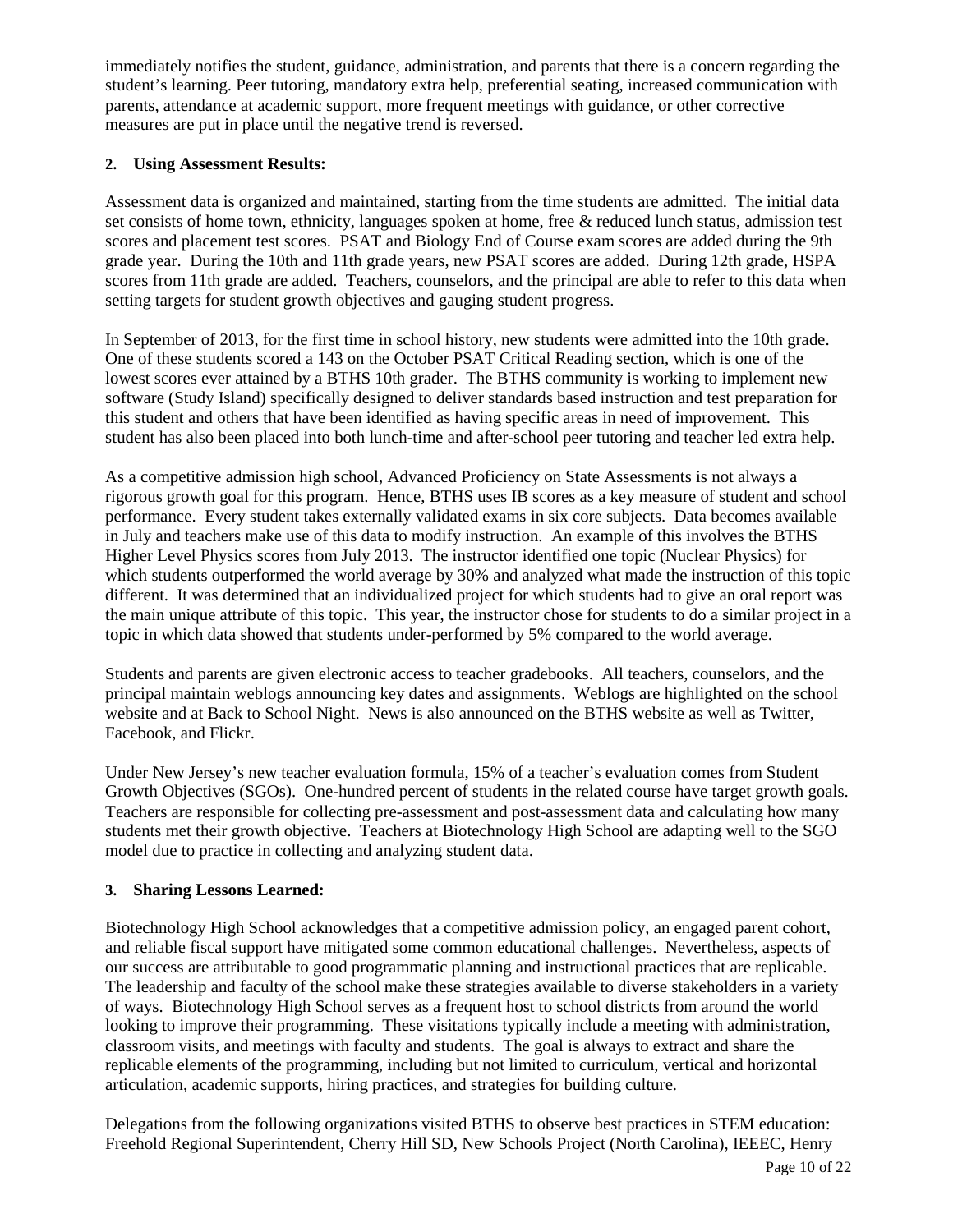Hudson HS, Delegation from India, Delegation from Korea, Delegation from New Taipei City, and Benilde-St. Margaret's: St. Louis MN.

In addition to hosting visitors, BTHS faculty and administration offer professional development to a variety of audiences and leverage professional affiliations as opportunities for formal and informal professional exchanges. Recent examples include presentations at NJ Principals' and Supervisors Association, The College of NJ, NJEA Annual Convention, NJDOE, and MCVSD Curriculum Committees. Some topics included: Developing Goals for School Leaders, Career Choices Round Table For Students, Using Technology to Improve Literacy Skills, and Science in the Common Core Curriculum.

#### **4. Engaging Families and Community:**

The school has used two primary vehicles for working with families and community members to promote student success: the Parent Student Faculty Association (PSFA) and the Advisory Board. The PSFA meets monthly to coordinate the support they provide, get updates, ask questions and build relationships that support their students and the program. The principal and a student government representative attend each meeting and provide updates on events of the past month and plans for the future. The guidance counselors also support the parents by offering several workshops throughout the school year, including: (1) "MOST: Multicultural Outreach Support Team" for multicultural families; (2) "Rising Junior Parent Night" focused on the transition to the International Baccalaureate Program; and (3) "Rising Senior Parent Night" focused on college planning.

Examples of the kinds of programmatic support the PSFA provides are drivers' education classes, test preparation courses, teacher grants and hospitality at events ranging from graduation to recruitment and orientation. The recently enhanced collaboration among the parent organizations of the 5 sister schools has resulted in many positive ventures, including joint sponsorship of a speaker on cyber safety. The BTHS parent organization also initiated the Buddy Families program, designed to support incoming families and to engage a more diverse group of parents in the organization. The results have been gratifying, increasing membership and attendance and diversifying leadership.

The school's Advisory Board has been its most successful tool in maintaining community relations. Formed 18 months in advance of the school's opening, it is comprised of partners from industry, higher education and community based organizations. The group meets semiannually to discuss industry changes, curriculum, student success, and areas for growth. As a direct outgrowth of this group, Biotechnology High School will be implementing a computer science course for the first time this fall. The group was instrumental in both the design and the funding of the school's newly constructed tissue culture lab. They serve as mentors at internship sites for seniors, host theme related field trips, come to school as guest speakers, and provide opportunities for program recognition. Most recently, 5 partners came on short notice to be present for a visit from the state's Lt. Governor.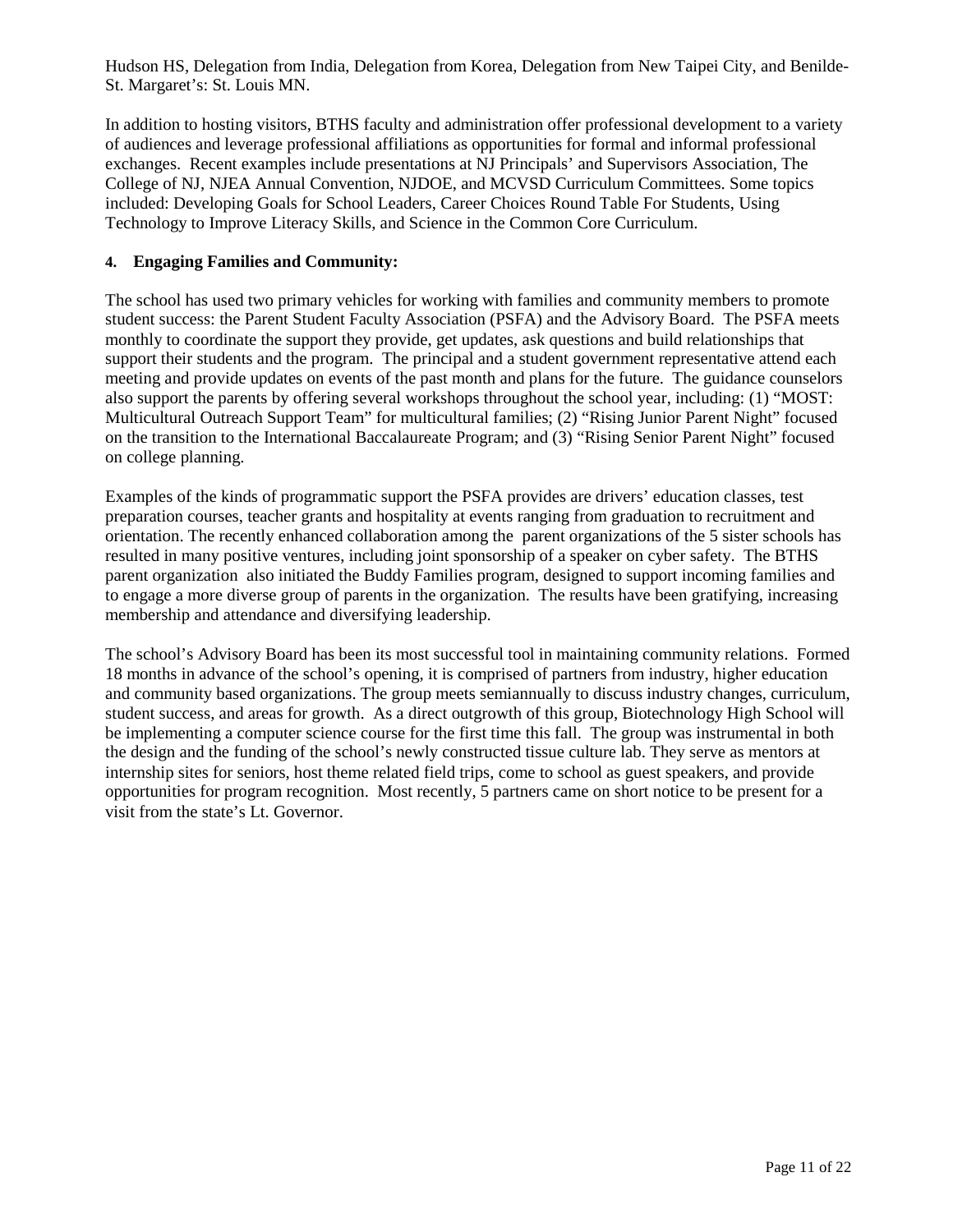#### **1. Curriculum:**

The heart of the Biotechnology High School curriculum is geared towards implementation of state standards as well as preparation for, and delivery of, the International Baccalaureate (IB) program in grades 11 and 12. All curricula are aligned to NJ State Standards, Common Core Standards, and 21st Century Life and Career Readiness Skills. Core academics are taught at an honors level for grades 9 and 10, and aligned with the advanced coursework of the IB program. All BTHS students become IB Diploma Candidates. As IB Diploma Candidates, students are required to take six IB courses (three higher level and three standard level), write a 4,000 word senior thesis, and complete 150 Creativity, Action, and Service (CAS) hours. To earn the IB diploma, students need to achieve superior scores on externally assessed exams, projects, and essays.

Students are enrolled in four years of English Language Arts courses, including a two year higher level IB course. There is a heavy focus on grammar and textual analysis throughout the courses. Students are prepared for both IB exams and state standardized tests that focus on critical reading and writing. Students are also enrolled in four years of mathematics courses, including a two year standard level IB course. Some students enter the school with advanced mathematical coursework, thus completing the requisite coursework sooner. These students enroll in an AP Calculus BC class during grade 12.

Sciences at BTHS are unique since the curriculum includes eight mandatory laboratory science classes. In grades 9 and 10, students complete introductory courses in biology, chemistry, physics, and biotechnology. With two science courses every year, students are able to complete both a higher level IB Biology course and either higher level IB Chemistry or IB Physics. A research course and biotechnology skills course are part of the thematic studies at BTHS that help to expand its science offerings and requirements. Additionally, BTHS offers many unique electives that focus on career readiness within the STEM pathway and biotechnology school theme. This area will be discussed in greater detail within the "Additional Curriculum Area" of the application.

Students are enrolled in three years of social studies courses, including an intensive one year standard level IB course. Grades 9 and 10 cover World History and US I. Grade 10 students are also required to take a Bioethics course. Following the IB History course, students are enrolled in a Theory of Knowledge (TOK) course, which is necessary for completion of the IB program.

The only world language offered at BTHS is Spanish. Students must complete a course sequence that concludes with an intensive one year standard level IB course (the equivalent of Spanish IV). Students are tested upon acceptance into BTHS to determine their level of proficiency. Students may opt to enroll in AP Spanish during grade 12 if they have already completed the IB Spanish SL course.

BTHS employs an Option 2 curriculum to meet the Visual and Performing Arts requirements. A board approved curriculum meets NJ state standard requirements without the seat time. Some of the tasks are completed during school time, through experiences such as attending theatrical performances and writing a screenplay. Students also have the obligation to independently pursue some aspects of the requirements. There are co-curricular opportunities to help students meet these independent requirements, including events held by the Art Club, Drama Club, and Music Club.

Students at BTHS are enrolled in physical education (PE)/health courses during grades 9 and 10, which meet or exceed New Jersey's 3-credit requirement. During grades 11 and 12, some of the PE requirements are fulfilled as part of the core curriculum. The remainder are met through documentation of action hours, a part of a larger IB requirement for 150 Creativity, Action and Service hours.

Technology is infused within all courses at BTHS. During 9th grade, students are enrolled in a Digital Literacy course. This course introduces them to the technologies available to and used by all students who attend BTHS. This is discussed in further detail in the "Instructional Methods" area of the application.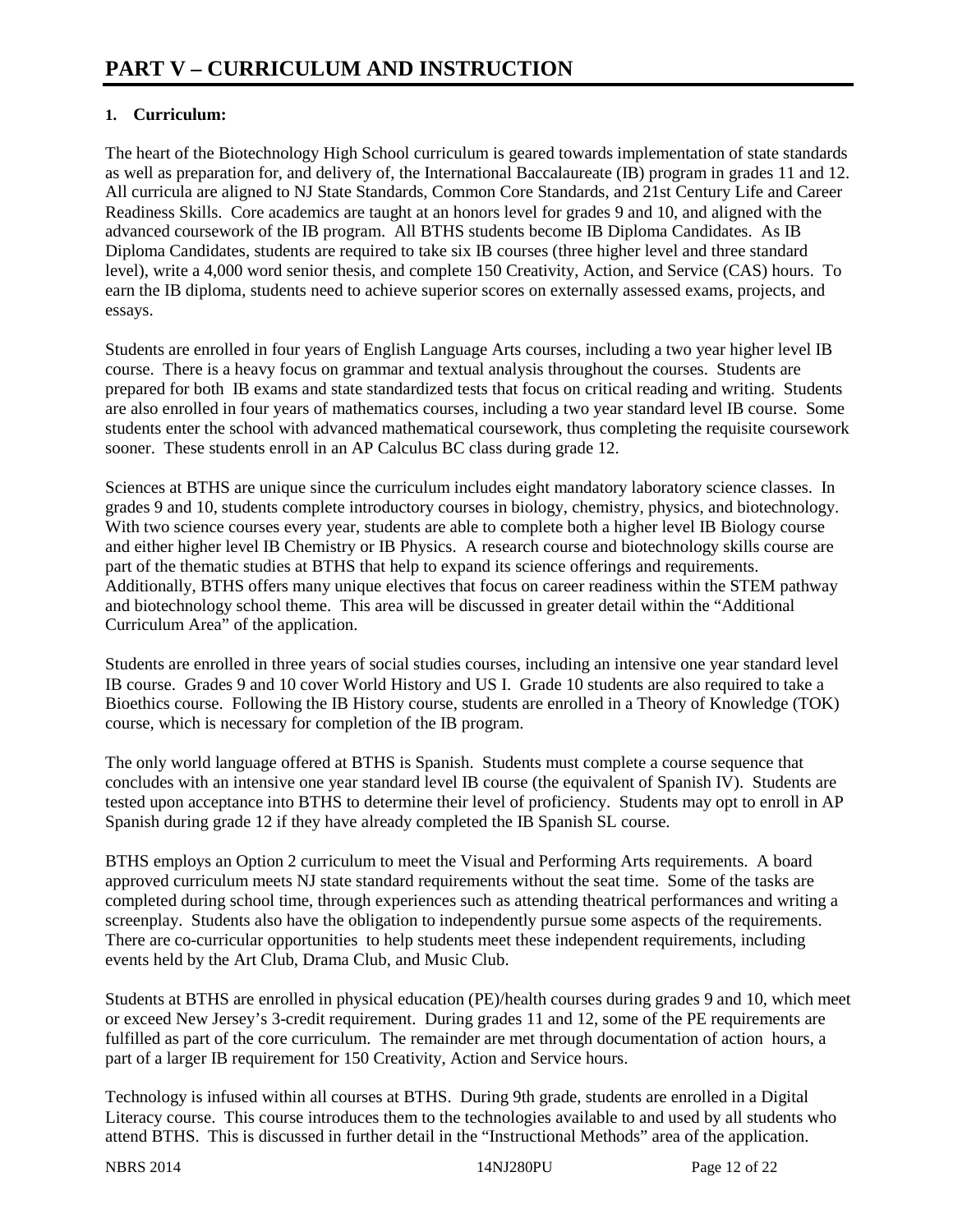#### **2. Reading/English:**

Biotechnology High School's English Language Arts (ELA) curriculum combines the ELA Common Core Standards with the International Baccalaureate Higher Level Language and Literature curriculum. These curricula are well aligned with the school's mission. With an increased focus on informational text as well as an increasingly relevant interpretation of text, the use of these curricula supports a vertically aligned language arts curriculum that allows students to read closely, synthesize information, make arguments that are supported by textual evidence, and state conclusions that derive logically from the evidence. These are skills that are essential to the school's STEM theme. Because students come from districts all over Monmouth County, they come with different levels of preparation. Admission test results, reading scores from the PSAT (taken in grades 9-11), and classroom performance, provide faculty with a triangulated inventory of students' language arts foundation early in their academic career.

Students with academic challenges are brought to the attention of the Intervention and Referral Services team, through the guidance counselors. Students that are identified as reading below expectations (defined as below a 500 on the Critical Reading PSAT in grade 9) are targeted for intervention. Interventions include a meeting with parents, assignment to academic support (lunch time and or after school), mandatory attendance at extra help sessions, and working with a peer tutor for content areas that are being impacted by below average reading skills. Interventions are communicated and reinforced at monthly grade-level meetings. This year the school has seen a rise in admitted students reading below grade level. The school is in the process of getting a site license for Study Island, an online tool designed for the diagnosis and remediation of academic deficits. This will be used to strengthen skills during the school year and to prevent summer loss.

The school also has many students gifted in language arts. These students are supported by the free lending libraries found in English classrooms and in the downstairs lobby. They have access to an open media center at lunch hour and to the Monmouth University library through an articulation agreement. BTHS subscribes to the NY Times, offering an additional source of differentiated text for top students. ELA teachers also utilize a wide range of tools so students have choice in how to express themselves and access to a real world audience (e.g. blogging, tweeting, and writing contests).

#### **3. Mathematics:**

Math at Biotechnology High School, is closely tied to the biotechnology research theme, creating a strong STEM core. The math sequence at the school starts with Geometry or Algebra II. Algebra I was eliminated due to the science scope and sequence that includes chemistry in freshman year. A strong foundation in Algebra is essential to success in Chemistry and advance preparation in Geometry promotes success in sophomore Physics. Admitted students take a math placement test in late May. A remedial summer course is offered for students with deficits and a complete course is offered for students who have not taken yet Algebra I. The courses are free of charge and help reduce discrimination of students whose middle schools do not have advanced math offerings. Students that advanced through geometry in middle school can test into Algebra II.

After completing Algebra II students take IB Math SL I and II. These course are a blend of pre-calculus, calculus, and statistics. For students that finish IB Math in their junior year, senior math is AP Calculus BC. Alumni in engineering majors, as well as higher education partners, acknowledge the importance of a pure calculus course for success at the university level. Students that are highly motivated toward an engineering major and not already on track to take AP Calculus BC, are encouraged to course ahead by taking an Algebra II course over the summer. For students that struggle with math, there is extra help almost daily, along with a peer tutoring system that many students use.

Math teachers at Biotechnology High School work hard to provide a student-centered learning environment. Students can be seen pairing and sharing results, consulting each other as they work through problem sets, and putting their own work on the board for scrutiny by peers. It is the experience of faculty that when students collaborate they build trust, feel more empowered to ask questions, and learn the material more deeply. Two other instructional strategies pervade math at BTHS, both spurred by IB and validated by the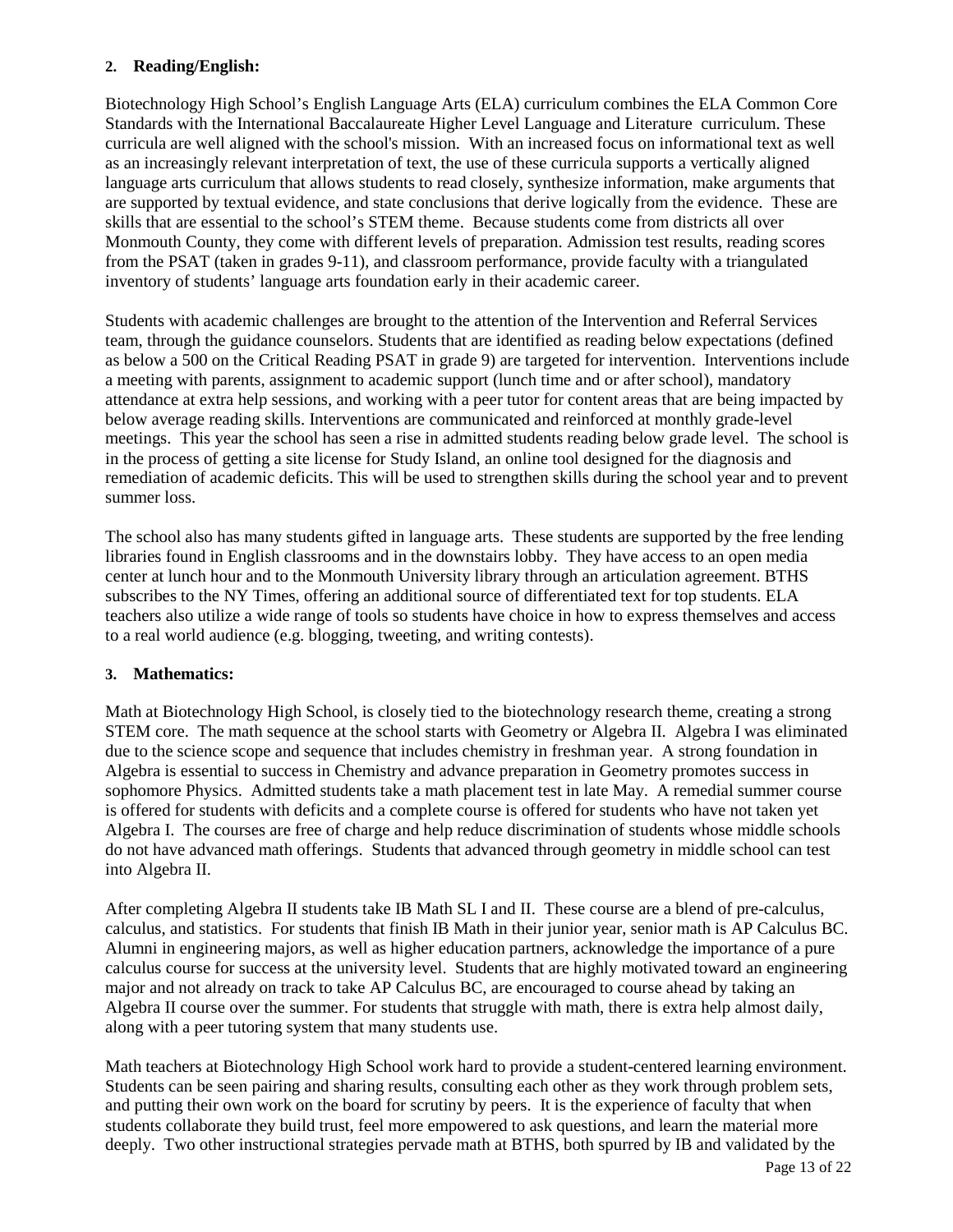Common Core. One of the strategies is inquiry-based learning. Students are asked to use data sets to ask and answer questions, to apply mathematical strategies to real world problems, and to develop mathematical solutions. The other strategy is where students are asked to read and write mathematically, closing the gap between language arts and math.

### **4. Additional Curriculum Area:**

BTHS offers students a rigorous science curriculum that requires graduates to complete a minimum of 45 credit hours in laboratory sciences. During the first two years, students are enrolled in 5 honors level science courses, equaling 25 credit hours. During the latter two years, students are enrolled in 2 higher level International Baccalaureate (IB) courses, equaling 20 credit hours. Additionally, beginning in 11th grade, students have the option to enroll into various electives that feature specialized study in the areas of life science and/or STEM studies. These requirements and offerings directly relate to the school's mission of integrating life science and engineering into a rigorous curriculum.

In 9th grade, students are enrolled simultaneously in honors level biology and chemistry courses. These introductory courses include pertinent science knowledge and skills and are infused with associated instrumentation and techniques. During the second semester of this year and extending into the first semester of 10th grade, students begin a thematic course entitled Biotechnology Lab Skills (BTLS). The BTLS course focuses almost exclusively on molecular biology and biotechnology techniques and skills that are infused into future courses. Students learn the basics of instrumentation and techniques and ultimately apply these skills in research projects. This is the first time that students explore scholarly research and original investigations, an integral part of the school's mission statement.

In 10th grade, students are enrolled simultaneously in an honors level physics course and a unique thematic course entitled Molecular & Agricultural Biotechnology. The physics course is an introductory level course that prepares students for higher level investigations in an IB course. The biotechnology course is taught at an honors level and addresses content that expands upon the foundation of knowledge gained in their previous biology and chemistry courses. Additionally, this course relies on the techniques and skills acquired in the BTLS course for increased exposure, expertise, and continuity. Some of the content in this course is parallel to what is taught in introductory college level courses. Therefore, the school's mission of rigorous life science education exploring scholarly research and original investigations is validated.

In grades 11 and 12, students are automatically enrolled into a higher level IB Biology course, supporting the life sciences theme. For a second higher level science students choose between higher level IB Chemistry or higher level IB Physics. Faculty and counselors encourage students to align this choice with their anticipated college major and intended career goals. Students receive counseling for elective choices that reinforce the same message. The IB program supports the school's mission of preparing students for higher education by engaging them in rigorous academics and by offering additional opportunities to perform scholarly research and original investigations. The IB Diploma is well recognized by higher education. One indication of this is a check box on the Common Application to indicate student status as an IB Diploma Candidate. Students can earn up to a year's worth of college credit for their IB course work.

BTHS also focuses intently on the 21st Century Life and Career Readiness Skills. As per its mission statement, BTHS takes many steps to prepare students for leadership in an increasingly demanding workplace. While all faculty integrate these standards in their curricular and co-curricular offerings, BTHS also employs a curriculum model to support students' learning 21st Century Life and Career Readiness objectives. Most notably, the school has formalized leadership for 11th and 12th grade students within the course "Leadership, Exercise, And Personal Growth," informally known as LEAP. Students use this time to explore many topics related to leadership, as well as career and college readiness. Through this course, all students become peer leaders to the underclassmen. As a co-curricular requirement for all students, BTHS has created Advisor Groups. Each group is headed by a faculty member and consists of between 6-8 underclassmen. Twice a month, students meet in organized groups and upperclass peer leaders present small lessons to the groups. The lessons relate to student issues such as time and stress management, and are developed in the LEAP course. Upperclass student leadership skills are assessed by the lead faculty member for the group. Additionally, BTHS requires each student to take Financial Literacy, a course that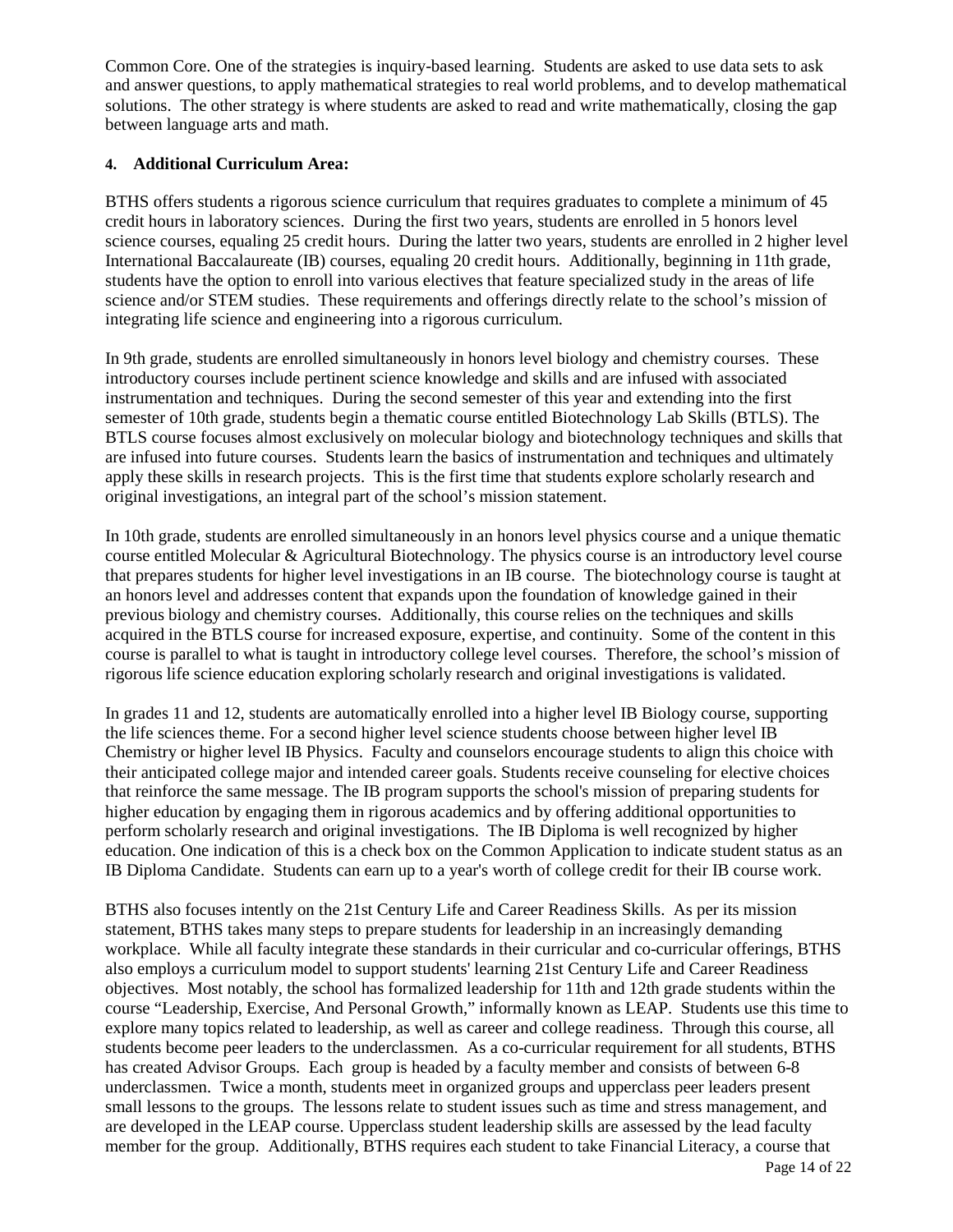addresses skills critical for life and work in the 21st century.

Finally, every 12th grade student has the opportunity to demonstrate the 21st Century Life and Career Readiness skills by completing a required senior year internship. Students spend approximately 4 weeks working at a science related site. This experience serves as a capstone project and provides students with an opportunity to apply their learning in a real world environment. The culmination of their internship is a presentation that synthesizes their experience. Internship sites of BTHS students have included Bristol-Myers Squibb, Rutgers University, Monmouth Medical Center, and Robert Wood Johnson University Hospital.

#### **5. Instructional Methods:**

Teachers at BTHS employ a variety of instructional techniques to deliver content. All courses are taught at an honors level and backward design is a universally applied tool in curriculum development and delivery. Thus, lesson plans are created with the goal of all students demonstrating mastery of the curricular skills and knowledge. Teachers' plans identify the learning objectives for the day and describe differentiated instruction to address various learning styles, including visual, auditory, and kinesthetic learners. Examples include the use of laboratory exercises, lecture with multimedia, lecture with discussion, projects, group work, and independent studies. Strategies for assessing student learning both formatively and summatively are also included in plans.

Technology is used frequently to support and enhance instruction at BTHS. All teachers are issued a laptop to use for instructional planning and delivery. Lesson plans and gradebooks are kept and submitted electronically. In addition, every teacher maintains a weblog or wiki to supplement his or her courses. Various online services are used to track student work and progress, including PowerSchool, Naviance, and TurnItIn.com. Students and parents are able to track individual progress and performance through personal access to these resources.

In addition, all BTHS staff and students are provided with a personalized Google email address associated with the school district. Each account allows students access to all services associated with Google, including but not limited to Google Drive and gmail. These features make it easier for students to collaborate, and provide a storage site for students' in-class work. These features also help address the technology deficit created by the fact that students cannot access the WiFi on their personal devices within the building.

BTHS has three dedicated computer labs, each housing approximately 24 computers for instructional use. In addition, there are seven portable laptop carts, with approximately 12 laptops in each cart, for use in the classroom setting. Many of the laptops have software that is used in class. For example, science classes may take advantage of Vernier software that accompanies probes and sensors in order to measure different variables, ranging from pH of a solution to velocity of an object. Likewise, there are a few interactive whiteboards (SMART boards) in the building that can be used to supplement classroom discussion and to give an active voice to more introverted students. All of these technologies allow students to study these topics in greater depth.

#### **6. Professional Development:**

The administration and staff of Biotechnology High School pride themselves on professionalism and improving student achievement. BTHS, in conjunction with Monmouth County Vocational School District has worked hard to create meaningful and informative professional development (PD) opportunities. MCSVD offers reimbursements to teachers who take college courses and attend out of district workshops. BTHS has also been employing the PLC model for grade level meetings, subject area meetings, and Instructional Council, which promotes horizontal and vertical alignment, and assists in strategic planning.

Teachers have played an important role in organizing and leading technology related PD to help staff to manage new and existing computer programs and tools, including but not limited to: Google, PowerSchool, PD360, TurnItIn.com, Naviance, SMART Boards and document cameras. During district professional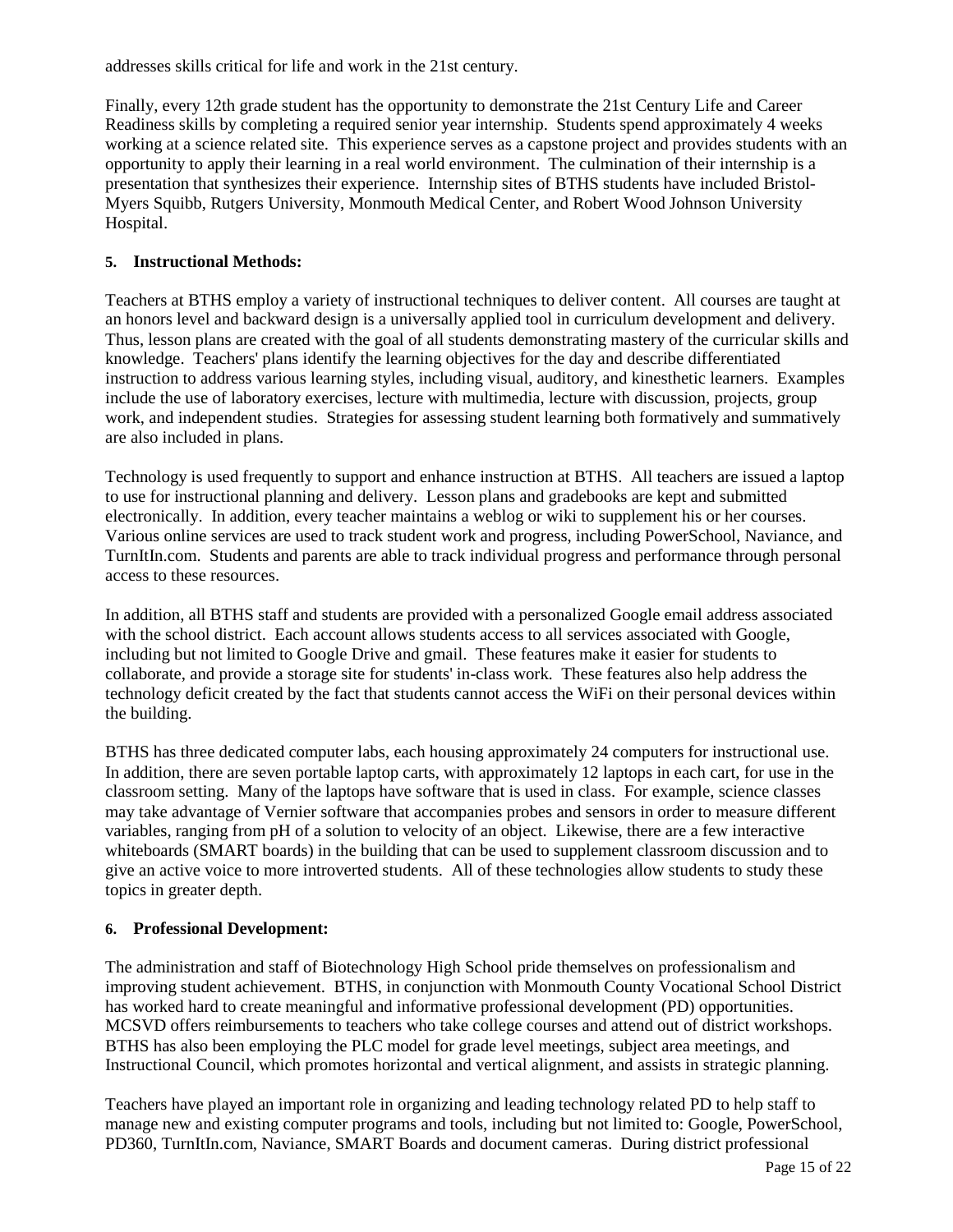development days subject area teachers from across the district meet to discuss and revise curricula and assessments, and to address subject specific challenges. Curriculum development and revision for the district is led by a team of teacher leaders (Curriculum Coordinators). All curricula is based on state standards that are reflected in the curriculum document as well as in daily lesson plans. Technology standards, as well as the Life Skills and Career Readiness standards are integrated across the curriculum and reflected in the corresponding documents and instruction.

Professional development has always lined up with school and district priorities. This year, many changes came to New Jersey, driven by legislation called Achieve NJ. Primarily focused on educator evaluation, it also impacted professional development and mentoring. School Improvement Panels were formed and they have taken the lead in building level PD. Topics have been extrapolated from faculty surveys, observation data, and state initiatives (especially Common Core and PARCC). Differentiated instruction and the Common Core in English Language Arts were two areas of focus for PD at BTHS. Using differentiated instruction for PD both modeled best practice and allowed teachers to focus their time where they felt it would benefit their students the most. This was also the first year that every teacher at the school set Student Growth Objectives. This provided an excellent context for exploring terms like valid and reliable assessment, formative assessment, and target growth. The growth objectives will provide new data that can help measure the efficacy of the school's PD as well as providing teachers with some direction for next years' professional growth goals.

#### **7. School Leadership**

The Monmouth County Vocational School District's Board of Education sets policy that is implemented by administration, faculty and staff. BTHS conducts annual policy reviews and updates. Selected policies are summarized in the faculty handbook (available on the faculty Wiki) and the full policy manual is posted to the district website. Policy is reviewed at relevant times during the year, such as prior to issuing summative grades and attendance reports. Reminders for faculty are typically issued in informational emails or meetings. Policy is summarized for students and parents in the student handbook, included in the planner that is distributed to all students and posted to the school's website. Key policies are systematically reviewed during the first week of school and reminders go out via One Call, email, and the principal's blog.

Leadership decisions regarding programming and resource allocation are made collaboratively whenever possible. Backward design and broad based input are used to ensure decisions support achievement for all students. Student achievement objectives are defined by the school's mission statement and the IB learner profile. Programming and budget planning for school year 2014/15 are well underway. The principal and guidance counselor in charge of scheduling have already met with each subject area team in anticipation of building next year's schedule. Each team brings input from alumni, students, parents, their own informed professional opinions, and student achievement data to help make decisions about what will best support student achievement. Recent examples include changing Spanish V to AP Spanish, adding an elective in Computer Science and allocating all wishlist money to getting 24 Chromebooks in every classroom. Decisions across subject areas are considered at the monthly Instructional Council (IC) meetings. IC is chaired by a teacher-leader and discussions lead to decisions such as schedule changes to accomodate state testing, building processes to better manage laptop computers, and setting priorities for district equipment money.

Building and maintaining relationships are at the heart of student learning. The community sets norms for new students through its recruitment events, freshman orientation, weekly Advisor Group meetings, cocurricular events, and early and frequent intervention with students and parents. Teachers build relationships with students by extending themselves beyond the school day, providing extra help, traveling to competitions, and chaperoning and participating in events such as Evening of the Arts. Teachers at BTHS have high level professional relationships and many have developed friendships that flourish outside of school, contributing to a climate of success.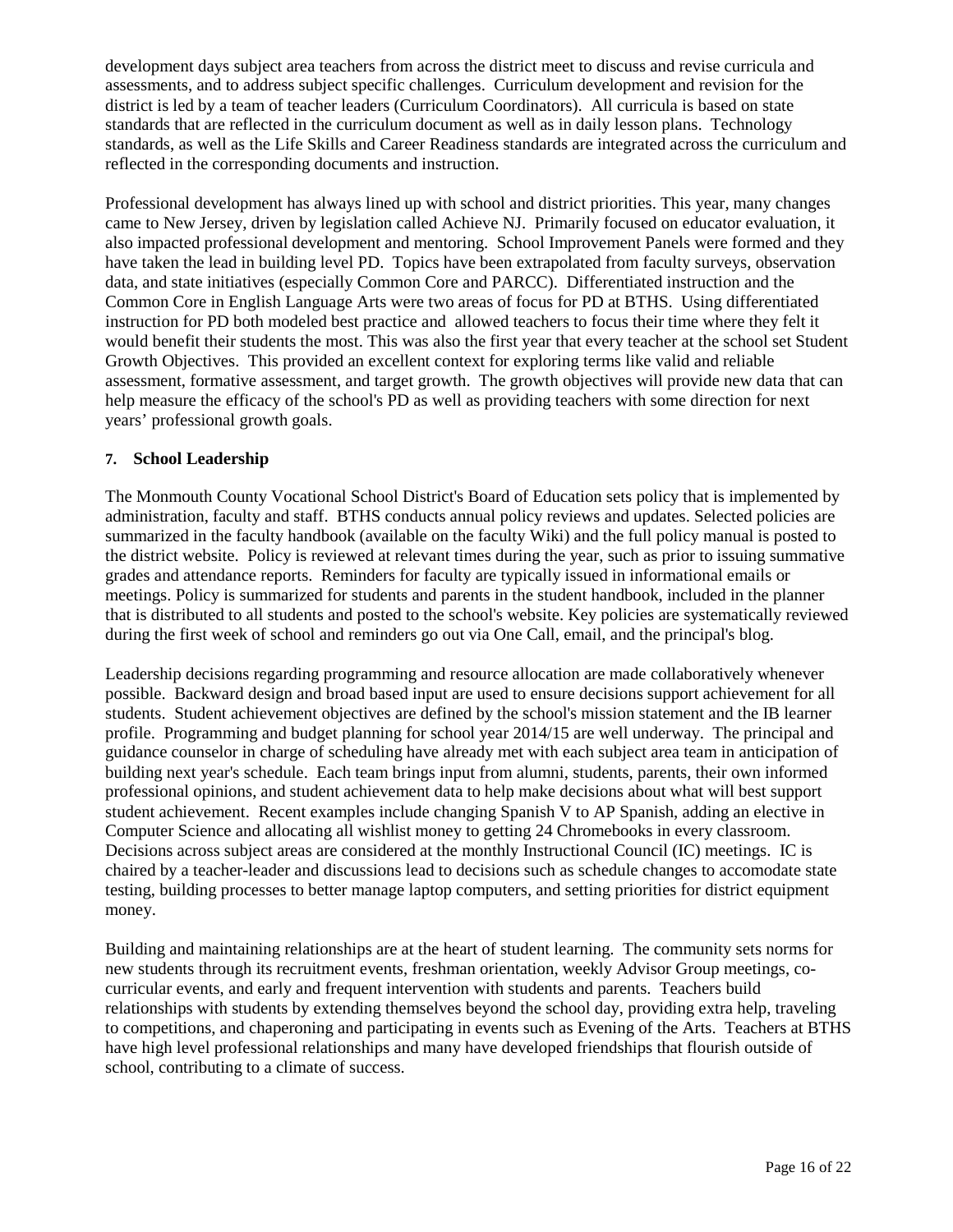### **STATE CRITERION--REFERENCED TESTS**

**Subject:** Math **Test: NJ High School Proficiency Assessment All Students Tested/Grade:** 11 **Edition/Publication Year:** 2013

**Publisher:** Measurement Incorporated

| School Year                      | 2012-2013       | 2011-2012      | 2010-2011        | 2009-2010      | 2008-2009      |
|----------------------------------|-----------------|----------------|------------------|----------------|----------------|
| Testing month                    | Mar             | Mar            | Mar              | Mar            | Mar            |
| <b>SCHOOL SCORES*</b>            |                 |                |                  |                |                |
| % Proficient plus % Advanced     | 100             | 100            | 100              | 100            | 100            |
| % Advanced                       | 99              | 100            | 96               | 95             | 95             |
| Number of students tested        | $\overline{72}$ | 81             | 74               | 74             | 63             |
| Percent of total students tested | 100             | 100            | 100              | 100            | 100            |
| Number of students tested with   | $\overline{0}$  | $\overline{0}$ | $\overline{0}$   | $\overline{0}$ | $\overline{0}$ |
| alternative assessment           |                 |                |                  |                |                |
| % of students tested with        | $\overline{0}$  | $\mathbf{0}$   | $\boldsymbol{0}$ | $\overline{0}$ | $\overline{0}$ |
| alternative assessment           |                 |                |                  |                |                |
| <b>SUBGROUP SCORES</b>           |                 |                |                  |                |                |
| 1. Free and Reduced-Price        |                 |                |                  |                |                |
| Meals/Socio-Economic/            |                 |                |                  |                |                |
| <b>Disadvantaged Students</b>    |                 |                |                  |                |                |
| % Proficient plus % Advanced     |                 |                |                  |                |                |
| % Advanced                       |                 |                |                  |                |                |
| Number of students tested        |                 |                |                  |                |                |
| 2. Students receiving Special    |                 |                |                  |                |                |
| <b>Education</b>                 |                 |                |                  |                |                |
| % Proficient plus % Advanced     |                 |                |                  |                |                |
| % Advanced                       |                 |                |                  |                |                |
| Number of students tested        |                 |                |                  |                |                |
| 3. English Language Learner      |                 |                |                  |                |                |
| <b>Students</b>                  |                 |                |                  |                |                |
| % Proficient plus % Advanced     |                 |                |                  |                |                |
| % Advanced                       |                 |                |                  |                |                |
| Number of students tested        |                 |                |                  |                |                |
| 4. Hispanic or Latino            |                 |                |                  |                |                |
| <b>Students</b>                  |                 |                |                  |                |                |
| % Proficient plus % Advanced     |                 |                |                  |                |                |
| % Advanced                       |                 |                |                  |                |                |
| Number of students tested        |                 |                |                  |                |                |
| 5. African- American             |                 |                |                  |                |                |
| <b>Students</b>                  |                 |                |                  |                |                |
| % Proficient plus % Advanced     |                 |                |                  |                |                |
| % Advanced                       |                 |                |                  |                |                |
| Number of students tested        |                 |                |                  |                |                |
| <b>6. Asian Students</b>         |                 |                |                  |                |                |
| % Proficient plus % Advanced     | 100             | 100            | 100              | 100            | 100            |
| % Advanced                       | 100             | 100            | 100              | 94             | 100            |
| Number of students tested        | 17              | 18             | 15               | 16             | 10             |
| 7. American Indian or            |                 |                |                  |                |                |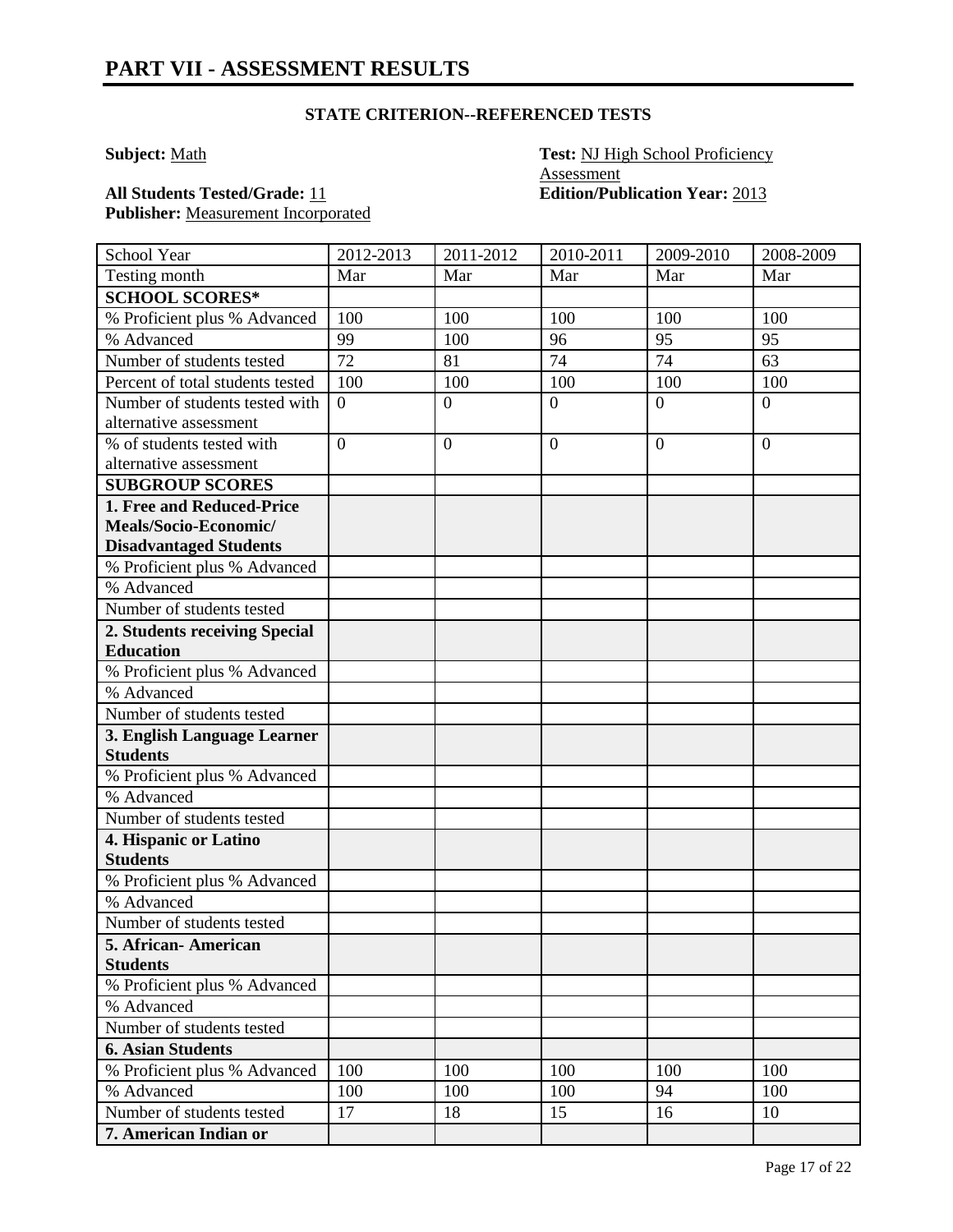| <b>Alaska Native Students</b>    |     |     |     |     |     |
|----------------------------------|-----|-----|-----|-----|-----|
| % Proficient plus % Advanced     |     |     |     |     |     |
| % Advanced                       |     |     |     |     |     |
| Number of students tested        |     |     |     |     |     |
| 8. Native Hawaiian or other      |     |     |     |     |     |
| <b>Pacific Islander Students</b> |     |     |     |     |     |
| % Proficient plus % Advanced     |     |     |     |     |     |
| % Advanced                       |     |     |     |     |     |
| Number of students tested        |     |     |     |     |     |
| 9. White Students                |     |     |     |     |     |
| % Proficient plus % Advanced     | 100 | 100 | 100 | 100 | 100 |
| % Advanced                       | 100 | 100 | 95  | 95  | 94  |
| Number of students tested        | 51  | 61  | 57  | 57  | 52  |
| 10. Two or More Races            |     |     |     |     |     |
| identified Students              |     |     |     |     |     |
| % Proficient plus % Advanced     |     |     |     |     |     |
| % Advanced                       |     |     |     |     |     |
| Number of students tested        |     |     |     |     |     |
| 11. Other 1: Other 1             |     |     |     |     |     |
| % Proficient plus % Advanced     |     |     |     |     |     |
| % Advanced                       |     |     |     |     |     |
| Number of students tested        |     |     |     |     |     |
| 12. Other 2: Other 2             |     |     |     |     |     |
| % Proficient plus % Advanced     |     |     |     |     |     |
| % Advanced                       |     |     |     |     |     |
| Number of students tested        |     |     |     |     |     |
| 13. Other 3: Other 3             |     |     |     |     |     |
| % Proficient plus % Advanced     |     |     |     |     |     |
| % Advanced                       |     |     |     |     |     |
| Number of students tested        |     |     |     |     |     |

**NOTES:**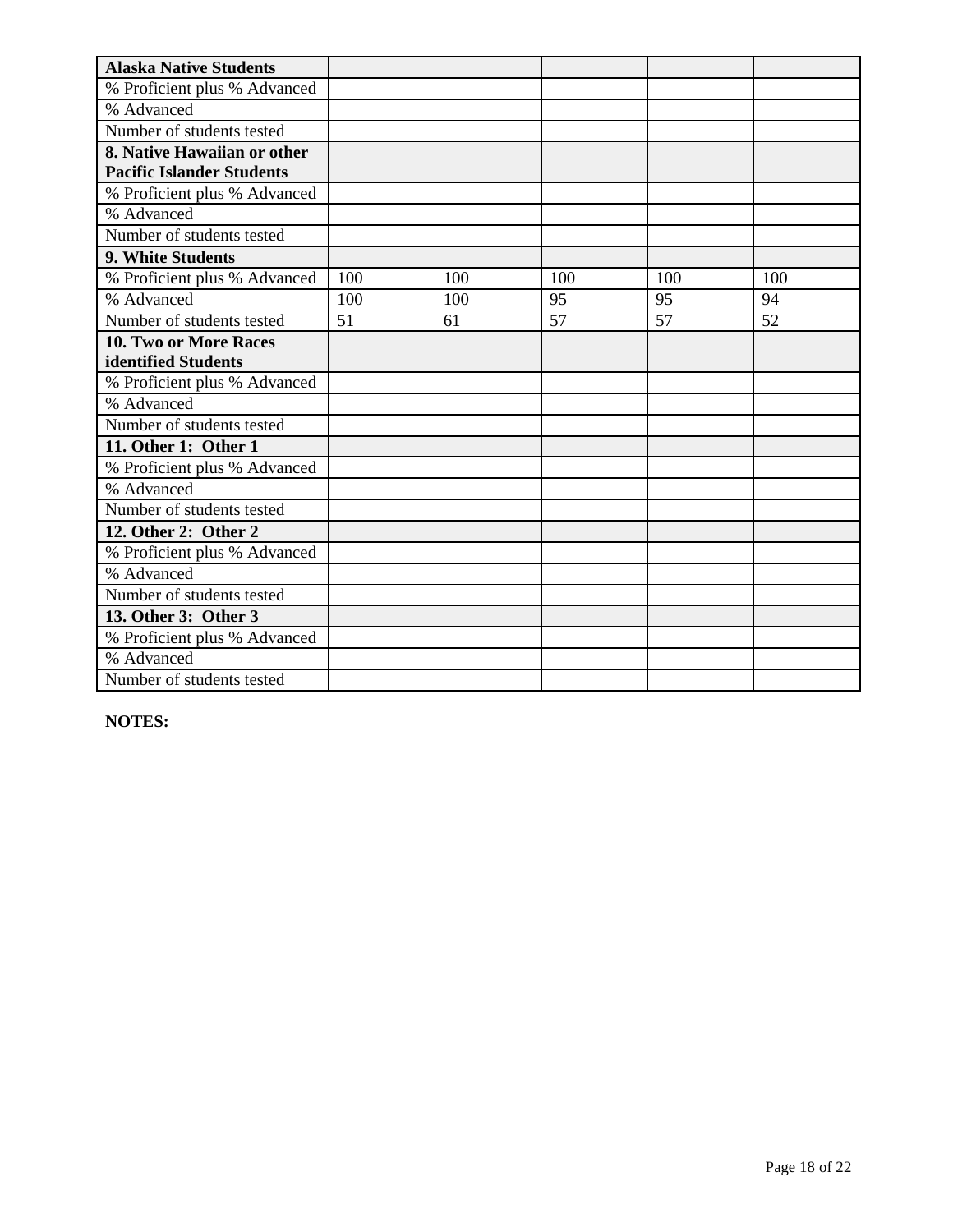#### **STATE CRITERION--REFERENCED TESTS**

## **All Students Tested/Grade:** 9 **Edition/Publication Year:** 2013 **Publisher:** NJ Department of Education

# **Subject:** <u>Math</u> **Test: Test: New Jersey Biology Competency Test**

| <b>School Year</b>               | 2012-2013        | 2011-2012      | 2010-2011        | 2009-2010      | 2008-2009 |
|----------------------------------|------------------|----------------|------------------|----------------|-----------|
| Testing month                    | May              | May            | May              | May            | Jan       |
| <b>SCHOOL SCORES*</b>            |                  |                |                  |                |           |
| % Proficient plus % Advanced     | 100              | 100            | 100              | 100            |           |
| % Advanced                       | 97               | 94             | 96               | 92             |           |
| Number of students tested        | 78               | 80             | 80               | 84             |           |
| Percent of total students tested | 100              | 100            | 100              | 100            |           |
| Number of students tested with   | $\boldsymbol{0}$ | $\overline{0}$ | $\boldsymbol{0}$ | $\overline{0}$ |           |
| alternative assessment           |                  |                |                  |                |           |
| % of students tested with        | $\overline{0}$   | $\overline{0}$ | $\overline{0}$   | $\overline{0}$ |           |
| alternative assessment           |                  |                |                  |                |           |
| <b>SUBGROUP SCORES</b>           |                  |                |                  |                |           |
| 1. Free and Reduced-Price        |                  |                |                  |                |           |
| Meals/Socio-Economic/            |                  |                |                  |                |           |
| <b>Disadvantaged Students</b>    |                  |                |                  |                |           |
| % Proficient plus % Advanced     |                  |                |                  |                |           |
| $\overline{\%}$ Advanced         |                  |                |                  |                |           |
| Number of students tested        |                  |                |                  |                |           |
| 2. Students receiving Special    |                  |                |                  |                |           |
| <b>Education</b>                 |                  |                |                  |                |           |
| % Proficient plus % Advanced     |                  |                |                  |                |           |
| % Advanced                       |                  |                |                  |                |           |
| Number of students tested        |                  |                |                  |                |           |
| 3. English Language Learner      |                  |                |                  |                |           |
| <b>Students</b>                  |                  |                |                  |                |           |
| % Proficient plus % Advanced     |                  |                |                  |                |           |
| % Advanced                       |                  |                |                  |                |           |
| Number of students tested        |                  |                |                  |                |           |
| 4. Hispanic or Latino            |                  |                |                  |                |           |
| <b>Students</b>                  |                  |                |                  |                |           |
| % Proficient plus % Advanced     |                  |                |                  |                |           |
| % Advanced                       |                  |                |                  |                |           |
| Number of students tested        |                  |                |                  |                |           |
| 5. African- American             |                  |                |                  |                |           |
| <b>Students</b>                  |                  |                |                  |                |           |
| % Proficient plus % Advanced     |                  |                |                  |                |           |
| % Advanced                       |                  |                |                  |                |           |
| Number of students tested        |                  |                |                  |                |           |
| <b>6. Asian Students</b>         |                  |                |                  |                |           |
| % Proficient plus % Advanced     | 100              | 100            | 100              | 100            |           |
| % Advanced                       | 100              | 88             | 100              | 95             |           |
| Number of students tested        | 22               | 25             | 19               | 20             |           |
| 7. American Indian or            |                  |                |                  |                |           |
| <b>Alaska Native Students</b>    |                  |                |                  |                |           |
| % Proficient plus % Advanced     |                  |                |                  |                |           |
| % Advanced                       |                  |                |                  |                |           |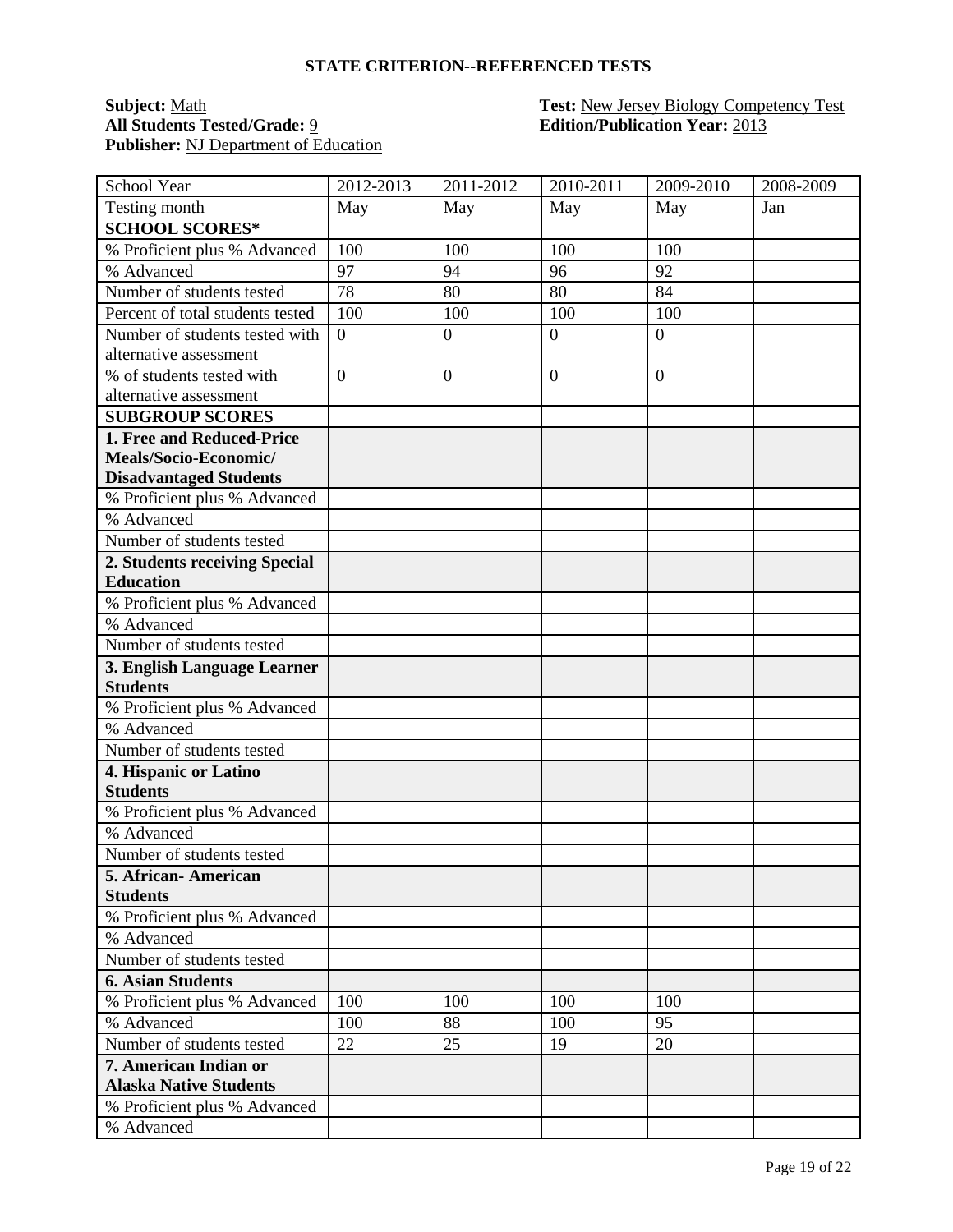| Number of students tested        |     |     |     |     |  |
|----------------------------------|-----|-----|-----|-----|--|
| 8. Native Hawaiian or other      |     |     |     |     |  |
| <b>Pacific Islander Students</b> |     |     |     |     |  |
| % Proficient plus % Advanced     |     |     |     |     |  |
| % Advanced                       |     |     |     |     |  |
| Number of students tested        |     |     |     |     |  |
| 9. White Students                |     |     |     |     |  |
| % Proficient plus % Advanced     | 100 | 100 | 100 | 100 |  |
| % Advanced                       | 96  | 94  | 98  | 90  |  |
| Number of students tested        | 52  | 54  | 51  | 62  |  |
| <b>10. Two or More Races</b>     |     |     |     |     |  |
| identified Students              |     |     |     |     |  |
| % Proficient plus % Advanced     |     |     |     |     |  |
| % Advanced                       |     |     |     |     |  |
| Number of students tested        |     |     |     |     |  |
| 11. Other 1: Other 1             |     |     |     |     |  |
| % Proficient plus % Advanced     |     |     |     |     |  |
| % Advanced                       |     |     |     |     |  |
| Number of students tested        |     |     |     |     |  |
| 12. Other 2: Other 2             |     |     |     |     |  |
| % Proficient plus % Advanced     |     |     |     |     |  |
| % Advanced                       |     |     |     |     |  |
| Number of students tested        |     |     |     |     |  |
| 13. Other 3: Other 3             |     |     |     |     |  |
| % Proficient plus % Advanced     |     |     |     |     |  |
| % Advanced                       |     |     |     |     |  |
| Number of students tested        |     |     |     |     |  |

**NOTES:** Per request following initial application review of the NBRS Team, we are including our scores for the NJ End of Course Biology Test mentioned in our application. Since science was not a drop-down option for this data table, we selected math, yet they are actually science scores.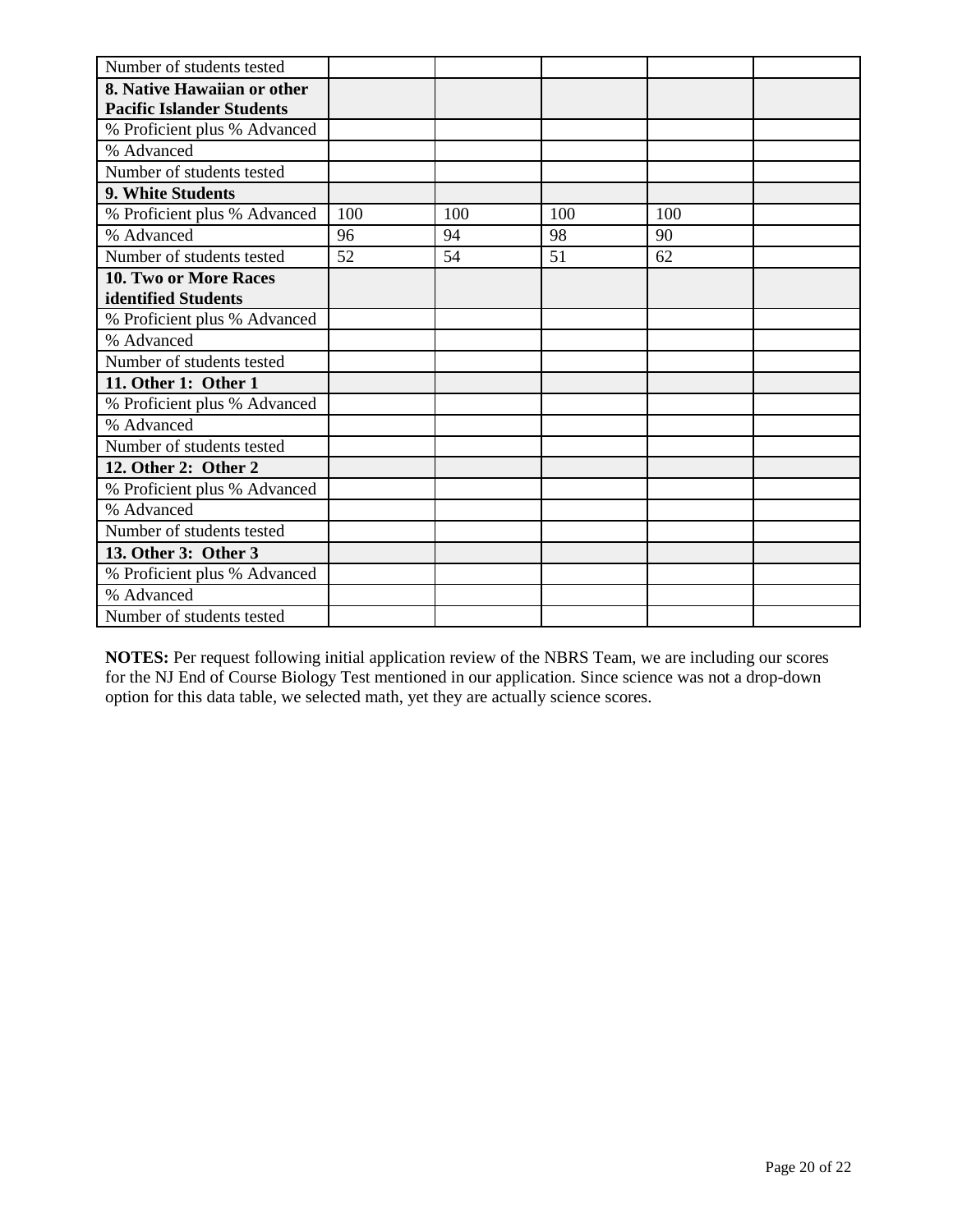#### **STATE CRITERION--REFERENCED TESTS**

#### **Subject: Reading/ELA Test: NJ** High School Proficiency **Assessment All Students Tested/Grade:** 11 **Edition/Publication Year:** 2013

# Publisher: Measurement Incorporated

| School Year                                    | 2012-2013        | $2011 - 2012$  | 2010-2011        | 2009-2010      | 2008-2009      |
|------------------------------------------------|------------------|----------------|------------------|----------------|----------------|
| Testing month                                  | Mar              | Mar            | Mar              | Mar            | Mar            |
| <b>SCHOOL SCORES*</b>                          |                  |                |                  |                |                |
| % Proficient plus % Advanced                   | 100              | 100            | 100              | 100            | 100            |
| % Advanced                                     | 97               | 81             | 89               | 74             | 79             |
| Number of students tested                      | 72               | 81             | 74               | 74             | 63             |
| Percent of total students tested               | 100              | 100            | 100              | 100            | 100            |
| Number of students tested with                 | $\boldsymbol{0}$ | $\overline{0}$ | $\overline{0}$   | $\overline{0}$ | $\overline{0}$ |
| alternative assessment                         |                  |                |                  |                |                |
| % of students tested with                      | $\overline{0}$   | $\overline{0}$ | $\boldsymbol{0}$ | $\overline{0}$ | $\overline{0}$ |
| alternative assessment                         |                  |                |                  |                |                |
| <b>SUBGROUP SCORES</b>                         |                  |                |                  |                |                |
| 1. Free and Reduced-Price                      |                  |                |                  |                |                |
| Meals/Socio-Economic/                          |                  |                |                  |                |                |
| <b>Disadvantaged Students</b>                  |                  |                |                  |                |                |
| % Proficient plus % Advanced                   |                  |                |                  |                |                |
| % Advanced                                     |                  |                |                  |                |                |
| Number of students tested                      |                  |                |                  |                |                |
| 2. Students receiving Special                  |                  |                |                  |                |                |
| <b>Education</b>                               |                  |                |                  |                |                |
| % Proficient plus % Advanced                   |                  |                |                  |                |                |
| % Advanced                                     |                  |                |                  |                |                |
| Number of students tested                      |                  |                |                  |                |                |
| 3. English Language Learner<br><b>Students</b> |                  |                |                  |                |                |
|                                                |                  |                |                  |                |                |
| % Proficient plus % Advanced<br>% Advanced     |                  |                |                  |                |                |
| Number of students tested                      |                  |                |                  |                |                |
|                                                |                  |                |                  |                |                |
| 4. Hispanic or Latino<br><b>Students</b>       |                  |                |                  |                |                |
| % Proficient plus % Advanced                   |                  |                |                  |                |                |
| % Advanced                                     |                  |                |                  |                |                |
| Number of students tested                      |                  |                |                  |                |                |
| 5. African-American                            |                  |                |                  |                |                |
| <b>Students</b>                                |                  |                |                  |                |                |
| % Proficient plus % Advanced                   |                  |                |                  |                |                |
| % Advanced                                     |                  |                |                  |                |                |
| Number of students tested                      |                  |                |                  |                |                |
| <b>6. Asian Students</b>                       |                  |                |                  |                |                |
| % Proficient plus % Advanced                   | 100              | 100            | 100              | 100            | 100            |
| % Advanced                                     | 100              | 89             | 87               | 63             | 60             |
| Number of students tested                      | 17               | 18             | 15               | 16             | 10             |
| 7. American Indian or                          |                  |                |                  |                |                |
| <b>Alaska Native Students</b>                  |                  |                |                  |                |                |
| % Proficient plus % Advanced                   |                  |                |                  |                |                |